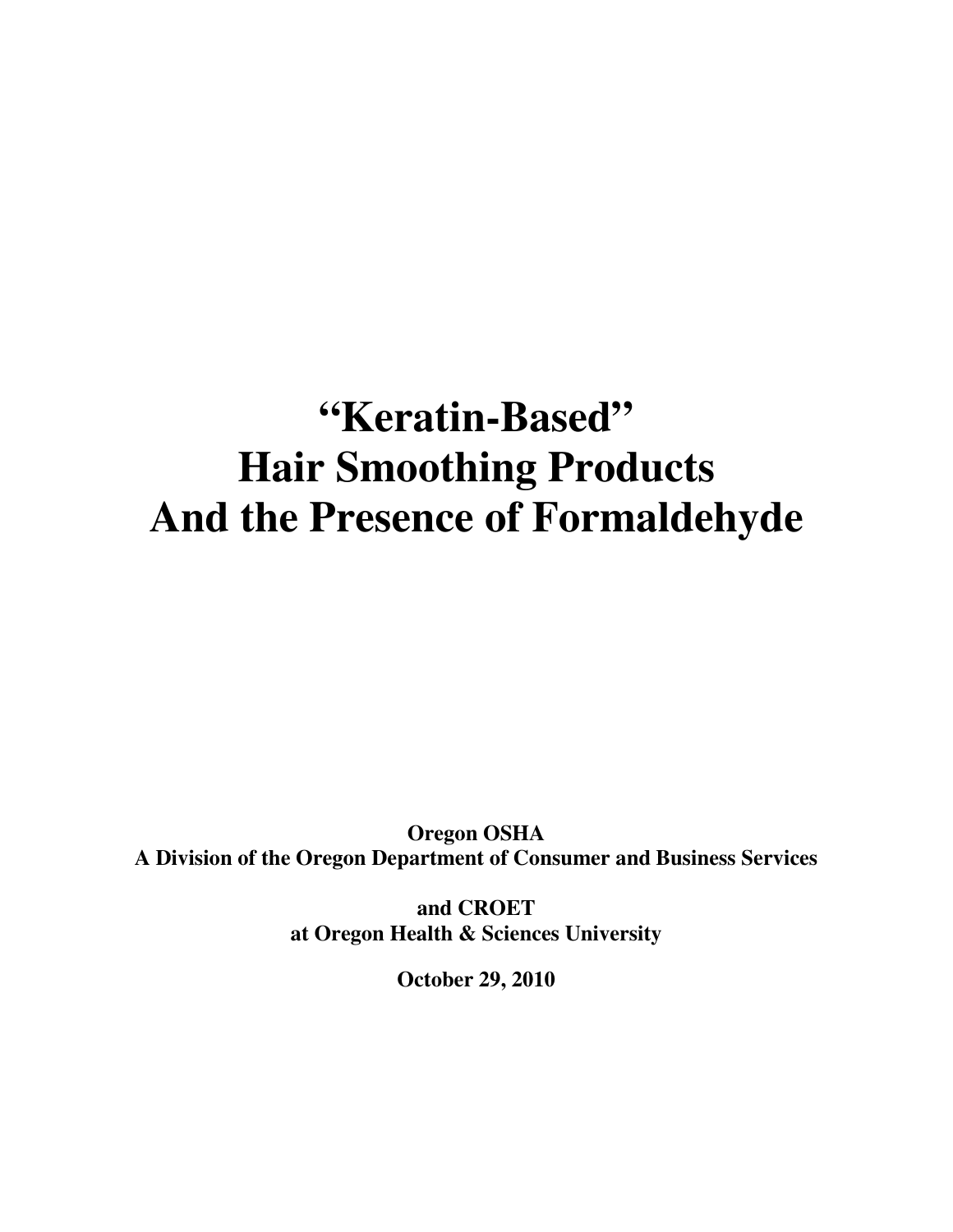# **Table of Contents**

| <b>Executive Summary</b>                                     | $\mathbf{1}$   |
|--------------------------------------------------------------|----------------|
| Authors                                                      | $\overline{4}$ |
| Reviewers                                                    | 5              |
| <b>Background and History</b>                                | $\tau$         |
| Signs, Symptoms and Effects of Formaldehyde Exposure         | 10             |
| Formaldehyde and Methylene Glycol                            | 12             |
| <b>Analytical Methods</b>                                    | 18             |
| Summary and Discussion of Oregon OSHA Bulk Sample Results    | 21             |
| Summary and Discussion of Oregon OSHA Air Monitoring Results | 25             |
| Conclusion                                                   | 32             |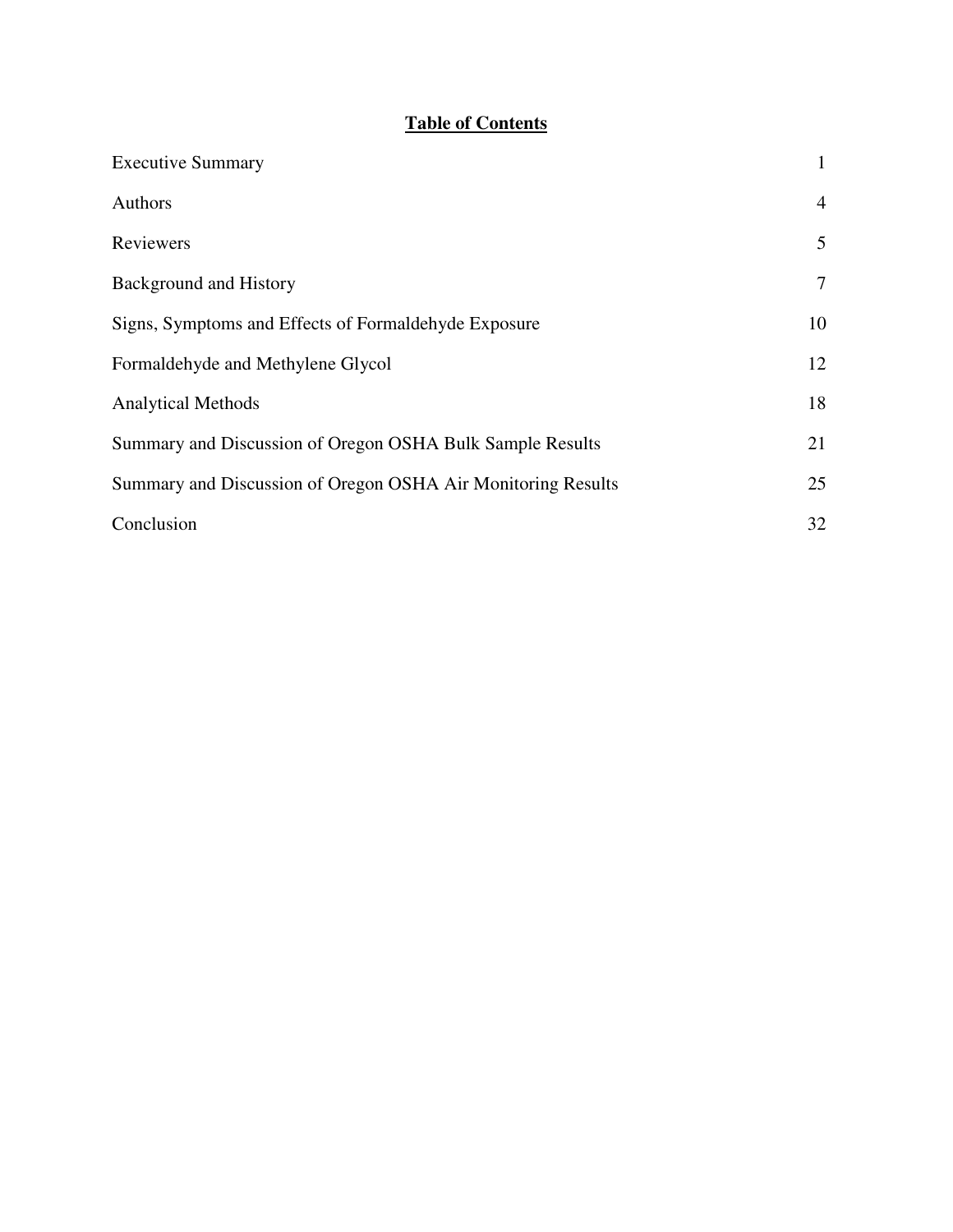## **Executive Summary**

### Background

Earlier this year, a stylist at a Portland area hair salon contacted staff at the Center for Research in Occupational and Environmental Toxicology (CROET) at the Oregon Health Sciences University (OHSU) as a result of difficulty breathing, nose bleeds and eye irritation when using a popular hair smoothing product. The salon had discontinued the use of the product due to these adverse effects. The product, when used as directed, is combed in, blow dried and heated with flat irons during the treatment process. In evaluating the issue, CROET noted that the material safety data sheet (MSDS) accompanying the product listed no hazardous ingredients or impurities. The MSDS also indicated no respiratory hazards or related precautions. The container did not include chemical ingredients on its label.

CROET asked for Oregon OSHA's assistance in collecting a sample and determining the content of the product, known as Brazilian Blowout Solution. The Oregon OSHA laboratory analyzed the sample using five different test methods, four of which provide "quantitative" results while the fifth simply indicates whether formaldehyde is present at detectable levels. Each of the five separate analyses concluded that formaldehyde was present well above regulated levels, with the quantitative methods producing respective results ranging from 6.3 to 10.6 percent. In analyzing samples of a newer "formaldehyde free" version of the product, Oregon OSHA's laboratory found it contained roughly 8.5 percent formaldehyde.

In response to these findings, and based not only on the lack of information available to stylists on the hazards but also on the newer product's prominent label declaration and marketing of the product as "formaldehyde free," CROET posted an advisory on its website and Oregon OSHA began an enforcement initiative allowing it to obtain a significant number of additional samples from Oregon salons, as well as to conduct air monitoring in addition to the monitoring conducted at the request of several salons. That laboratory analysis found formaldehyde in all the Brazilian Blowout samples analyzed as well as in several other products, to varying degrees.

#### Signs, Symptoms and Effects of Formaldehyde Exposure

The irritant effects of formaldehyde are well documented, with reports of eye, nose and throat irritation, loss of sense of smell, increased upper respiratory disease, dry and sore throats, respiratory tract irritation, cough, chest pain, shortness of breath and wheezing. The National Institute for Occupational Safety and Health (NIOSH) cites many reports of primary skin irritation and allergic dermatitis as a result of skin contact with water solutions of formaldehyde.

Both the Environmental Protection Agency and the federal Occupational Safety and Health Administration classify formaldehyde as a suspected human carcinogen because of links to nasal cancer and leukemia, while NIOSH and the International Agency for Research on Cancer list it as a known human carcinogen.

#### Formaldehyde and Methylene Glycol

Oregon OSHA and CROET have concluded that it is scientifically correct to measure the "formaldehyde content" of a solution without excluding that portion of the formaldehyde that has reacted with the water to form "methylene glycol." While discussions about the value of such a distinction may continue, the fact remains that existing workplace health regulations and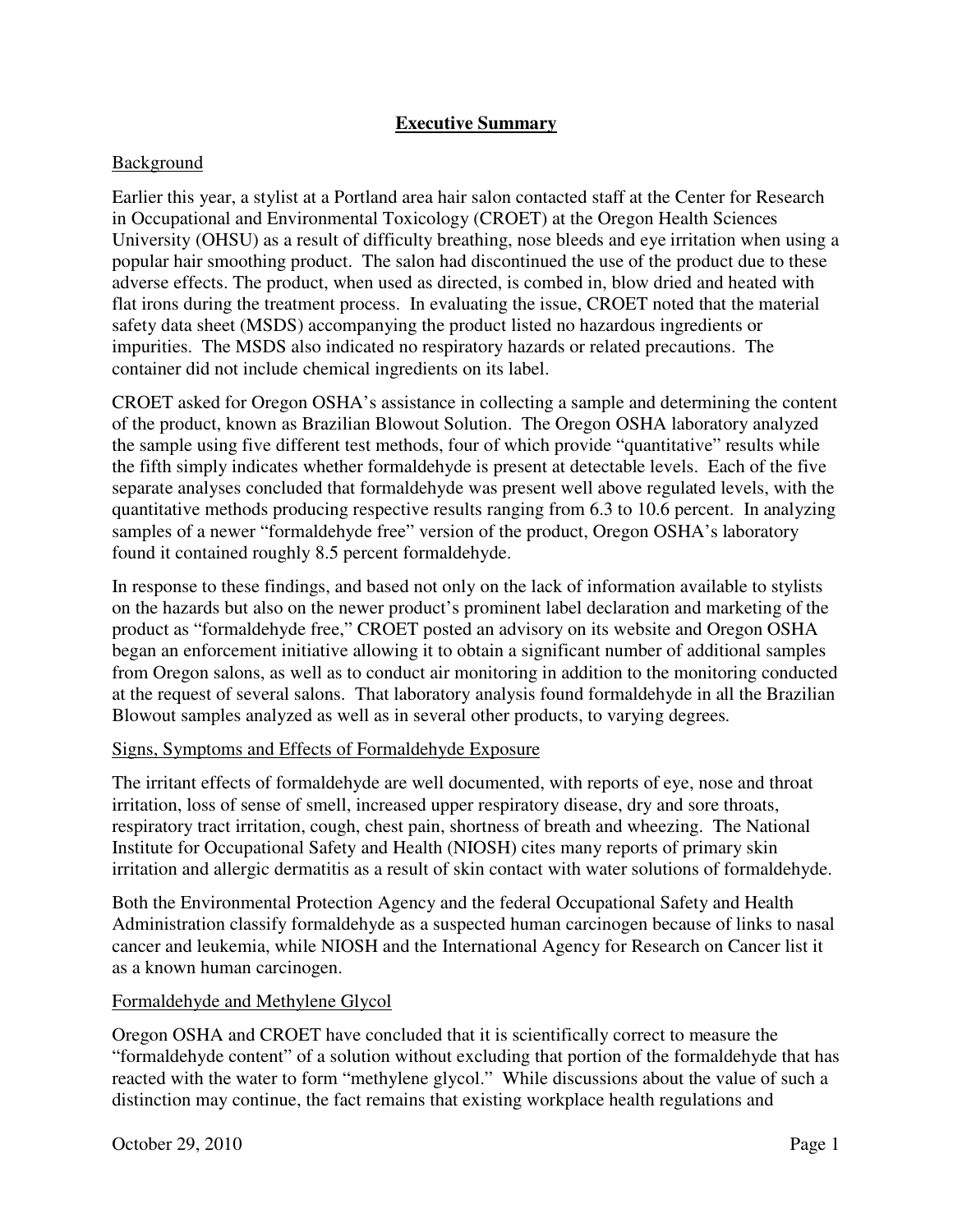widespread practice in protecting workers from dangerous chemicals has considered and continues to consider formaldehyde mixed with water to be appropriately described as "formaldehyde in solution." The hazards posed by these products remain the same regardless of the name used to describe them. The Formaldehyde Standard enforced by both federal OSHA and Oregon OSHA applies to formaldehyde in all of its forms and specifically includes several other terms, including "methylene glycol."

## Overview of Sample Results

A total of 105 samples of various hair-smoothing products were taken from 54 Oregon salons. Of these, 37 samples came from bottles of the Brazilian Blowout Acai Professional Smoothing Solution, labeled "formaldehyde free." The formaldehyde content of these samples ranged from 6.8 percent to 11.8 percent and averaged more than 8 percent. An additional 19 of the samples were of Brazilian Blowout Solution (not labeled "formaldehyde free" but does not mention formaldehyde on its packaging or material safety data sheet). The formaldehyde content of these samples ranged from 6.4 to 10.8 percent and averaged approximately eight percent.

In addition to the Brazilian Blowout products, a limited number of samples also were taken of several other hair smoothing products. With three exceptions, all the other products tested at less than 2.5 percent formaldehyde, although several of them were above the 0.1 percent threshold of the OSHA Formaldehyde Standard.

Oregon OSHA also conducted air monitoring during treatments using the Brazilian Blowout smoothing product at seven different salons where a single treatment was conducted over the course of the day. The 8-hour average exposures ranged from a low of 0.006 parts per million (ppm) to 0.33 ppm. These compare to a permissible exposure limit of 0.75 ppm. Although it was not exceeded for any of these stylists, it should be noted that multiple treatments would increase the daily average significantly.

During its air monitoring, Oregon OSHA also found short-term exposures ranging from a high of 0.11 for one stylist to a high of 1.88 ppm for another. These compare to a short-term exposure limit of 2.0 ppm. The limit was not exceeded, although the highest short-term exposure represents 94 percent of the short-term limit.

Oregon OSHA and CROET also note that the recommended exposure limits of both the American Conference of Government Industrial Hygienists (ACGIH) and the National Institute for Occupational Safety and Health (NIOSH) are much more protective than the regulatory levels adopted by OSHA. Almost all the sample results in these cases exceeded both the ACGIH and NIOSH recommended levels.

#### Conclusion

Oregon OSHA and CROET have concluded that there are meaningful risks to salon workers when they are confronted with these hair smoothing products. Effective control of those risks depends upon accurate information regarding the potential hazards and the control measures available, which in turn begins with an accurate understanding of the ingredients and the potential harm they may cause.

In conjunction with this report, Oregon OSHA is advising Oregon salons and stylists that hairsmoothing treatments – particularly those generally referred to as "Keratin-based treatments" –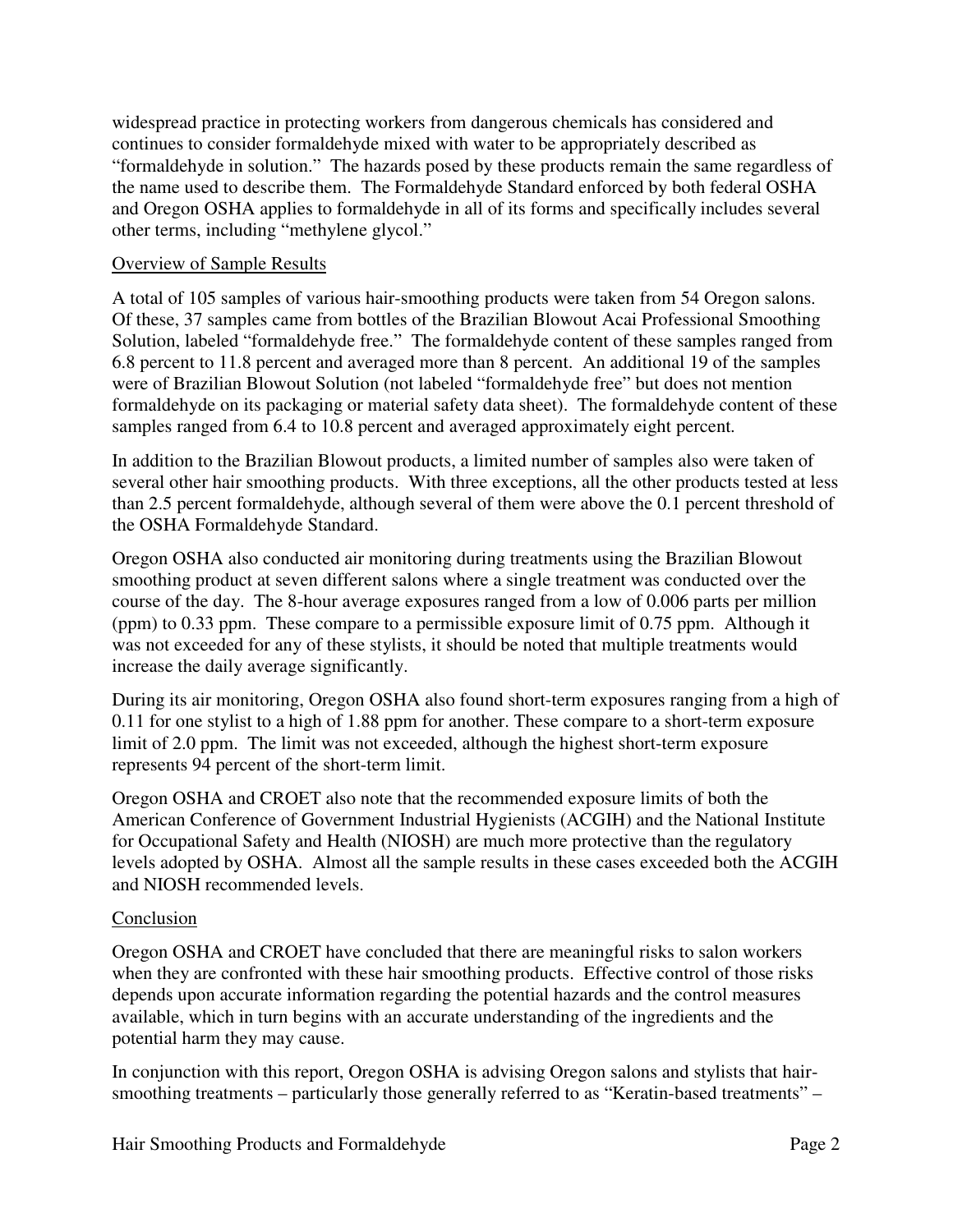should generally be treated as formaldehyde-containing products and the requirements of the OSHA Formaldehyde Standard must be followed when there are employees under the Oregon Safe Employment Act (OSEA). Further, employers should be advised that any product that contains "methylene glycol" will continue to be treated as a formaldehyde-containing product under the OSEA.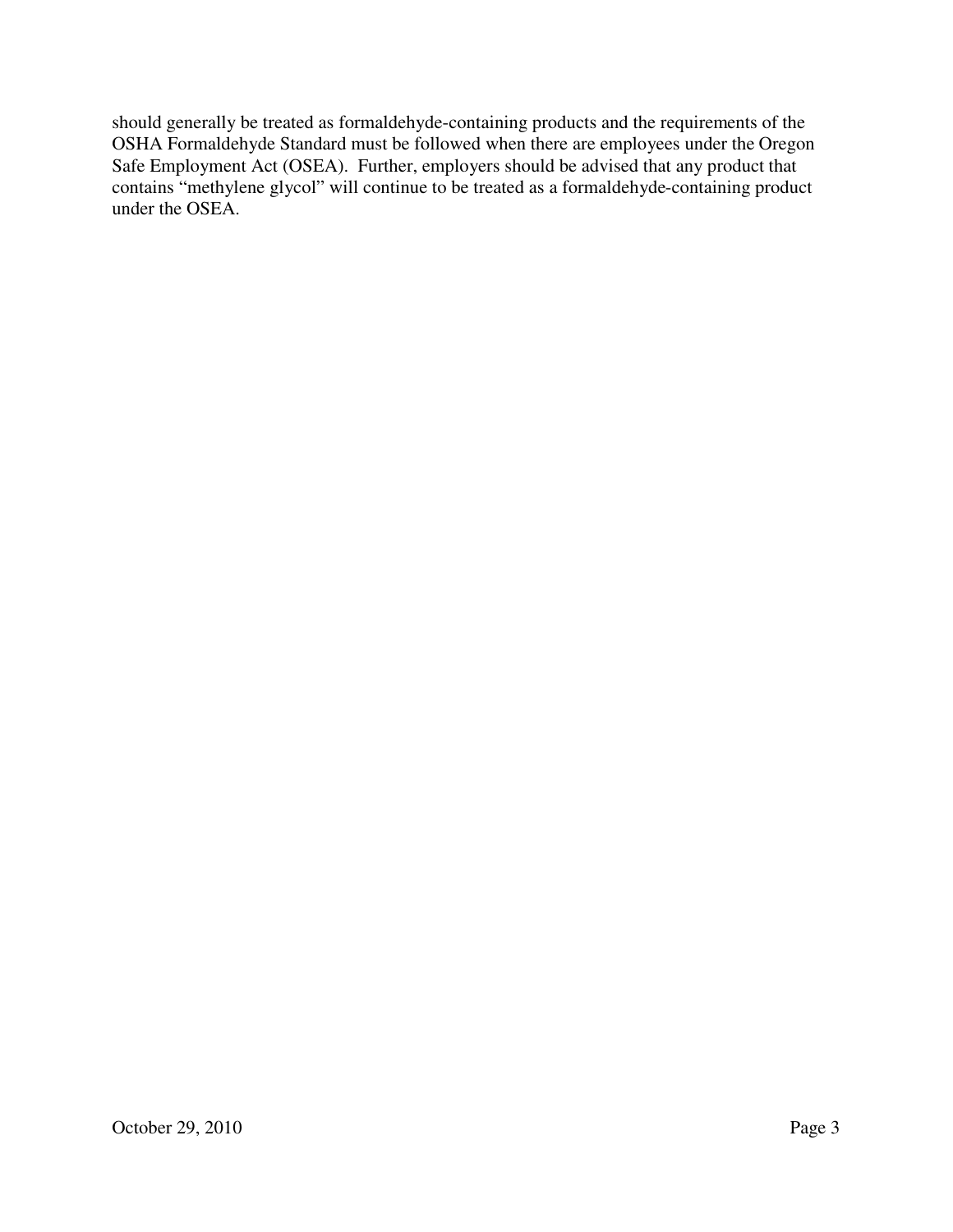#### **Authors**

Kermit McCarthy, MA, CIH<sup>1</sup>; David McLaughlin<sup>2</sup>; Dede Montgomery, MS, CIH<sup>3</sup>; Peggy Munsell, MS, CSP<sup>4</sup>; Marilyn Schuster, MBA<sup>5</sup>; Michael Wood, CSP<sup>6</sup>

• P.K. Freeman and Kermit McCarthy, "Photochemistry of oxime carbamates; Phototransformations of aldicarb". *Journal of Agricultural and Food Chemistry*, 1984, 32, 875.

- J.H. Fellman, E.S. Roth, N.A. Avedovech and K.D. McCarthy, "Mammalian hypotaurine amino transferase: isethionate product". *Life Sciences*, 1980, 27 (21), 1999.
- J.H. Fellman, E.S. Roth, N.A. Avedovech and K.D. McCarthy, "The metabolism of taurine to isethionate". *Archives of Biochemistry and Biophysics*, 1980, 204 (2), 560
- Marija Janko, Kermit McCarthy, Michael Fajer and John Van Raalte, "Occupational Exposure to 1,6- Hexamethylene Diisocyanate-Based Polyisocyanates in the State of Oregon, 1980-1990". *American Industrial Hygiene Association Journal*, 1992, 53, 331.
- Marija Janko, Kermit McCarthy, et al., "Personal monitoring for formaldehyde using activated 13x molecular sieve tube". *Journal of Applied Industrial Hygiene*, 1987, 3.

McCarthy, a member of the Pacific Northwest Section of the American Industrial Hygiene Association, also has been a frequent presenter at the Northwest Occupational Health Conference and at other venues. A limited sample of his presentation topics includes the following:

- "Analysis of Wood Preservatives," to the Northwest Occupational Health Conference
- "Current Issues in Ozone Analysis," to the Northwest Occupational Health Conference
- "Methyl Mercaptan Analysis," to the Northwest Occupational Health Conference
- "Analysis of Isocyanates," to the Northwest Occupational Health Conference
- "The Effect of Blank Values on the Detection Limit of Formaldehyde," to the Northwest Occupational Health Conference
- "Basic Chemistry" for the CIH/CSP Preparation Class at the Oregon Governor's Conference 2

 $2<sup>2</sup>$ Mr. McLaughlin began his career in industrial hygiene with the US Air Force in 1987, and joined Oregon OSHA in 1991, working first as a Health Compliance Officer. He became part of the Technical Section in 1996 and has worked on writing and revising rules, publications, interpretations, and fact sheets. He provides technical assistance to Oregon OSHA field staff as well as employers.

<sup>3</sup>Ms. Montgomery received her Master of Science from the School of Public Health, Department of Environmental Health Sciences at the University of Washington in 1986 and her Bachelor of Arts in Biology from the University of Montana in 1983. She has been a Certified Industrial Hygienist since 1990. Before joining CROET in 2004, she held positions with a Portland-based industrial hygiene and training consulting firm and as the Regional Health and Safety Manager for EPA Region 10 in Seattle. Ms. Montgomery is a member of the Pacific NW Section of the American Industrial Hygiene Association, the American Society of Safety Engineers and the American Conference of Governmental Industrial Hygienists. Ms. Montgomery is a frequent presenter on occupational health topics at various occupational safety and health conferences and has served as a guest lecturer at both Portland State University and Oregon State University.

<sup>4</sup>Ms. Munsell received her Master of Science in Industrial Hygiene from the Montana School of Mines and Engineering and her Bachelor of Science in Microbiology from Montana State University. She has been the Manager of the Oregon OSHA Technical Section since 2005 and has worked for Oregon OSHA since 2002. Prior to her state employment, she worked for ASARCO in Texas as a Safety Director, following 18 years in the health care industry. Ms. Munsell is a Certified Safety Professional and a professional member of the American Society of Safety Engineers.

<sup>5</sup>Ms. Schuster, who has been involved in workplace health and safety regulation since 1979, joined Oregon OSHA in 1991. As the Policy Manager, her program's duties include the adoption and interpretation of Oregon OSHA

Hair Smoothing Products and Formaldehyde **Page 4** Page 4

 $\overline{a}$ 

<sup>&</sup>lt;sup>1</sup>Mr. McCarthy has worked for Oregon OSHA as an analytical chemist in the American Industrial Hygiene Association (AIHA) accredited laboratory (ISO 17025) since August of 1980, when the program was known as the Accident Prevention Division. He has been the Laboratory Manager since July of 2000. His prior experience included a year working for Georgia Pacific in a gypsum wallboard plant and a year at OHSU in a biochemistry research laboratory. McCarthy, a Certified Industrial Hygienist, received a Bachelor of Arts from Lewis and Clark College and a Master of Arts in Organic Chemistry from Oregon State University. McCarthy has coauthored the following peer-reviewed papers: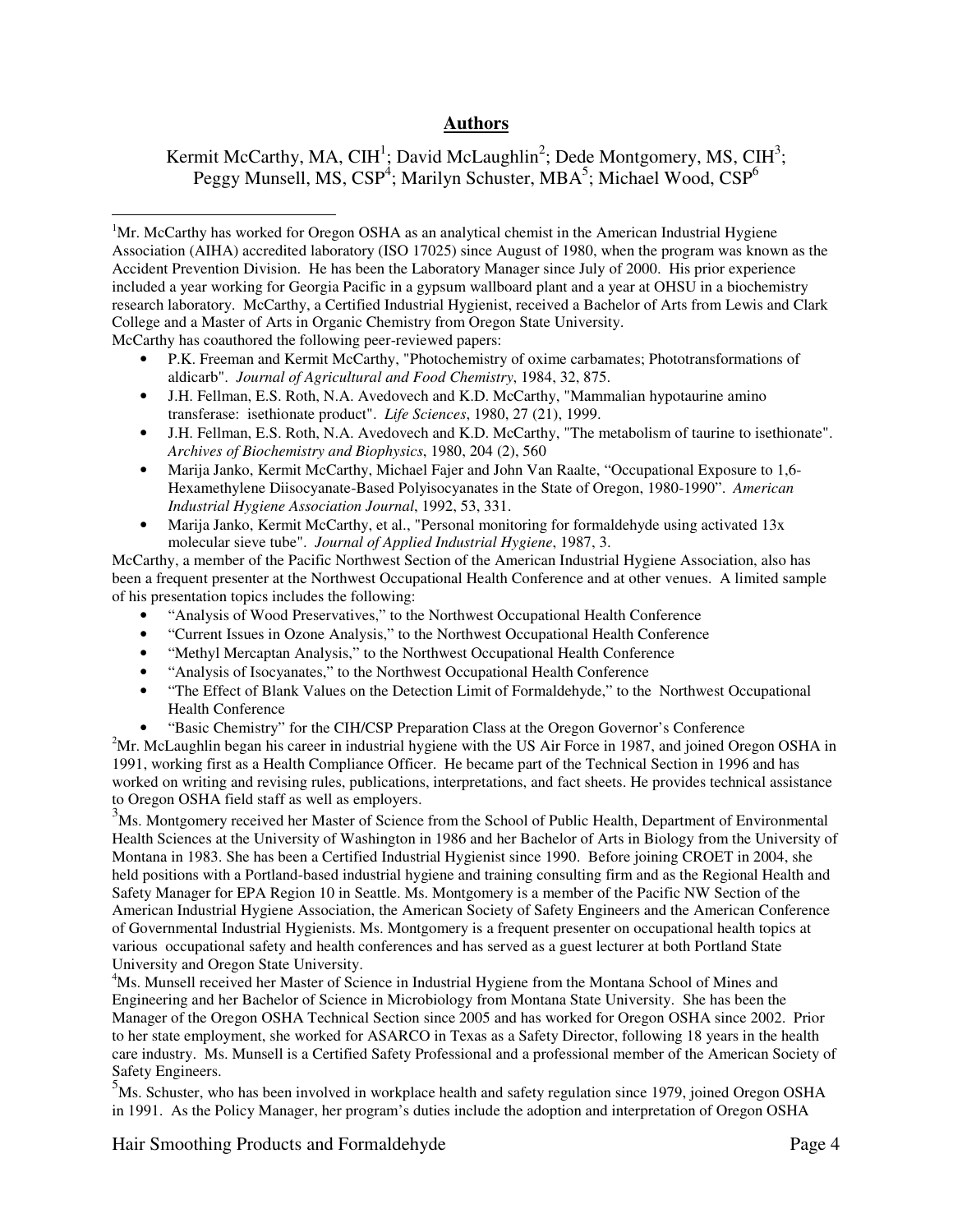#### **Reviewers**

In addition to the listed authors, a number of CROET and Oregon OSHA staff helped to prepare and review this report. Without their efforts, this report could not have been completed in the relatively short time period available. In addition, CROET and Oregon OSHA thank those chemistry and toxicology experts listed below, who agreed to review drafts of the report specifically in relation to the discussion of the chemistry and toxicology of formaldehyde in an unusually short time frame. Their courtesy and assistance are greatly appreciated by the authors.

- **Fred Berman, DVM, PhD.** Dr. Berman is the Director of the Toxicology Information Center at CROET, a position he has held since joining the program in 2001. He also serves as a Senior Research Associate at CROET. Dr. Berman received his PhD in Toxicology from Oregon State University in 1994, having previously received a Doctor of Veterinary Medicine and practiced farm and companion animal medicine for nine years. Dr. Berman has published extensively in peer-reviewed literature, having authored or co-authored more than a dozen in articles in publications such as *The Journal of Medical Chemistry*, *The Journal of the American Chemical Society*, and *The Journal of Biochemical Toxicology.* Dr. Berman also authored chapters in the *Encyclopedia of Toxicology* (Wexler, P., ed. Academic Press, NY), *Information Resources in Toxicology*, 4<sup>th</sup> Edition (Wexler, P., ed. Academic Press, NY), and *Food Toxins* (D'Mellos, J.P.F., ed. Oxford, CABI Publishing).
- **Russell L. Dills, PhD.** Dr. Dills has been a research scientist in the University of Washington's Department of Environmental and Occupational Health Sciences since 1988 and has been the Director of the UW's Environmental Health Laboratories and Trace Organic Analytical Center since 2005. He received his PhD in Toxicology from the University of Kansas Medical Center in 1986. He has Bachelor of Science degrees from the University of Washington in both Chemistry and Biology. Dr. Dills has published extensively in peer-reviewed literature, having authored or co-authored more than 40 articles in publications such as *Analytical Chemistry*, *The Journal of Pharmacology*, *The Journal of Chromatography*, *The Journal of Occupational Health*, and *Chemical Research in Toxicology.* Many of these articles relate specifically to the analysis of workplace chemical samples, a subject on which he also has presented frequently.
- **Michael M. Haley, PhD.** Dr. Haley is Head of the Chemistry Department at the University of Oregon, where he is a professor of organic, organometallic, and materials chemistry. He is a member of the University's Materials Science Institute, an interdisciplinary State Center of Excellence. Dr. Haley received his PhD and Bachelor of Arts from Rice University. Dr. Haley has received numerous awards for excellence in both teaching and research. Dr. Haley has published in a number of peer-reviewed journals and is the author or co-author of more than 100 articles in publications such as *The Journal of the American Chemical Society*, *The Journal of Organic Chemistry*, *The Journal of Physical Chemistry*, and *Organometallics*.
- **Thomas M. Harris, PhD.** Dr. Harris is Centennial Professor, Emeritus and a Research Professor at Vanderbilt University. Dr. Harris received his PhD in Organic Chemistry from Duke University and his Bachelor of Science in Chemistry from the University of Rochester. His career in Vanderbilt's Department of Chemistry began in 1964 and includes ancillary appointments, among them 28 years in Vanderbilt's Center for Environmental Toxicology, including 19 years as Associate Director of the Center. Among his

-

October 29, 2010 Page 5 rules, as well as providing technical guidance documents and other materials. Ms. Schuster was previously employed by Federal OSHA in Portland and Washington, D.C., where she managed the regulatory impact analysis of OSHA standards. While at Federal OSHA, Ms. Schuster was a part of the standards development team that adopted the 1992 formaldehyde standard. A member of the American Society of Safety Engineers, Ms. Schuster has both a Masters of Business Administration and a Bachelor of Science in Psychology from Portland State University. <sup>6</sup>Mr. Wood has been the Administrator of Oregon OSHA since 2005. Prior to that, he worked for more than 10 years as the Senior Program Manager for WISHA Policy & Technical Services at the Washington State Department of Labor and Industries and spent eight months as the Acting Assistant Director for WISHA Services. He is a 1983 graduate of Gonzaga University, with a Bachelor of Arts in English and Political Science, and was certified by the Board of Certified Safety Professionals in 2003. Mr. Wood is a professional member of the American Society of Safety Engineers and an affiliate member of the American Industrial Hygiene Association.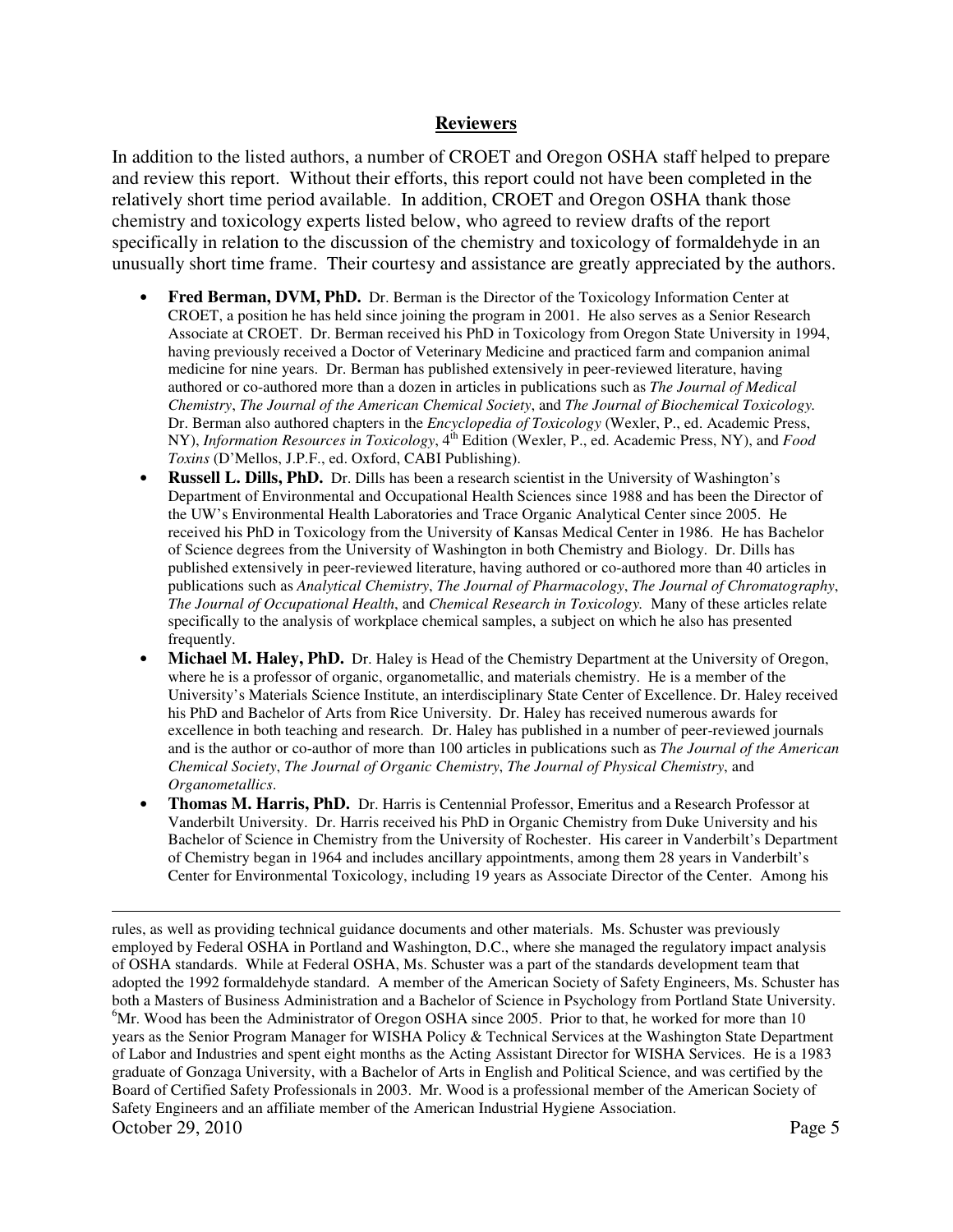many honors are several years on the Editorial Advisory Board of *Chemical Research in Toxicology* and the 1993 Earl Sutherland Award for Excellence in Research. Dr. Harris has published extensively in peerreviewed journals and is the author or co-author of more than 300 articles in journals such as *The Journal of the American Chemical Society*, *The Journal of Organic Chemistry*, *Biochemistry*, and *Chemical Research in Toxicology.* 

- **David Kalman, PhD.** Dr. Kalman is the Chair and a Professor in the Department of Environmental and Occupational Health Sciences at the University of Washington School of Public Health and Community Medicine. Dr. Kalman, who received his PhD in Chemistry from the University of Washington, is an organic chemist by training. He directed the UW Environmental Health Laboratory for 17 years. He has served on two National Academies committees and chaired the Washington State Cholinesterase Rule Science Advisory Committee, which included a four-year review of analytical data quality in that program. During his career of more than 30 years, he has made numerous presentations and published extensively in peer-reviewed journals on range of topics involving the detection and measurement of chemical hazards in materials, workplaces, and environmental samples. Dr. Kalman's articles have appeared in publications such as *The Journal of Physical Chemistry*, *Analytical Chemistry, Analytical Toxicology, Clinical Toxicology, The Journal of Toxicology and Environmental Health, and The American Industrial Hygiene Association Journal.*
- **Carmelo J. Rizzo, PhD.** Dr. Rizzo is a Professor of Chemistry in Organic and Biorganic Chemistry at Vanderbilt University. Dr. Rizzo received his PhD in Organic Chemistry from the University of Pennsylvania and his BA. in Chemistry from Temple. He was an NIH Post-doctoral Research Associate at Columbia University before joining the faculty at Vanderbilt University in 1992. Dr. Rizzo has served as a member of the National Institute of Environmental Health Science Review Committee and the Editorial Advisory Board of Chemical Research in Toxicology. He has published extensively in peer-reviewed journals, such as *The Journal of The American Chemical Society*, *Chemical Research Toxicology*, *The Journal of Biological Chemistry*, *Chemical Research in Toxicology*, and *Biochemistry.*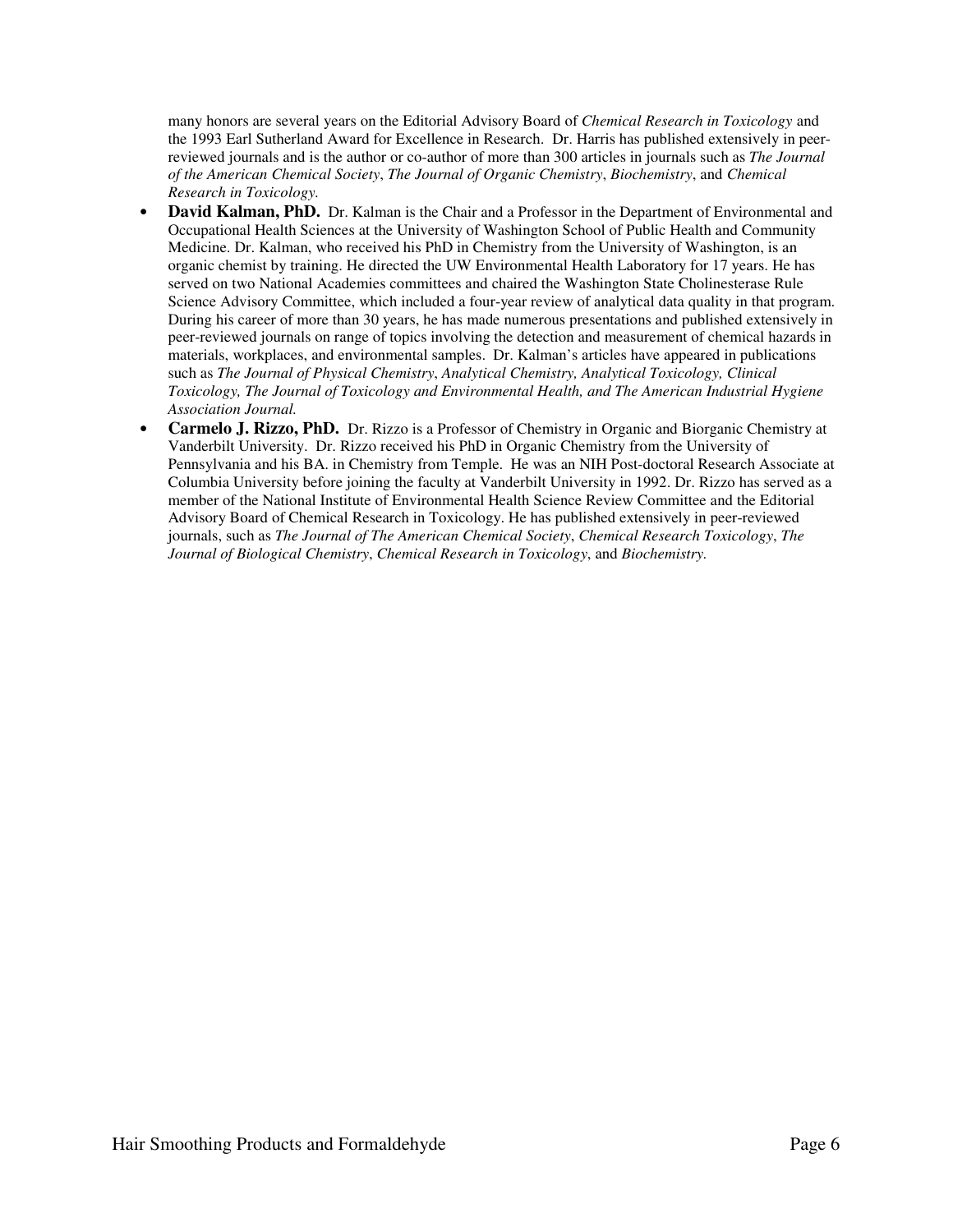## **Background and History**

Although the discussion of formaldehyde in relation to hair straightening and smoothing treatments has been going on within the industry for some time, the direct involvement of the State of Oregon from a workplace health and safety perspective began earlier this year.

Staff at the Center for Research in Occupational and Environmental Toxicology (CROET) at the Oregon Health Sciences University (OHSU) were contacted by a local Oregon salon regarding a product used in the salon that appeared to cause difficulty breathing, nosebleeds and eye irritation in stylists using the product as directed. The salon had discontinued the use of the product due to these adverse effects. The product, named Brazilian Blowout Solution, $\frac{7}{1}$  is used as a hair smoother and is applied to the hair, which is then heated with flat irons during the treatment process. In evaluating the issue, CROET noted that the material safety data sheet (MSDS) accompanying the product listed no hazardous ingredients or impurities. The MSDS further identified no respiratory hazards or precautions. No chemical ingredients label appears on the container.

In an effort to identify a potential source for the reported symptoms, CROET requested consultative services from the Occupational Safety and Health Division of the Oregon Department of Consumer and Business Services, generally known as "Oregon OSHA." CROET staff delivered the original container to Oregon OSHA, and an Oregon OSHA industrial hygiene consultant took a sample of the contents using standard sampling protocols. The sample was then delivered to Oregon OSHA's own accredited laboratory for analysis.

Test results demonstrated that the product contained 4.8 percent formaldehyde by weight, well beyond levels that could accurately be described as "incidental" or "trace" levels of the product.<sup>8</sup> The product also was found to contain methanol, ethanol, 2-hydroxylethyl methacrylate, and hexadecanol.

CROET also noted that the symptoms by the stylists who raised the issue are consistent with formaldehyde exposure.

As a result of these initial results, and because of the lack of readily available information regarding the hazards of the product, CROET issued a notice on its "emerging issues and alerts" web page on September 16, 2010.<sup>9</sup>

In researching the issue, CROET had become aware of previous industry reports of formaldehyde in similar products and noted that the company had begun marketing a "formaldehyde free" product named the Acai Professional Smoothing Solution.10 Before

 $\overline{a}$ 

 $7$ The salon provided CROET with documentation indicating that the specific product had been shipped to the salon by Brazilian Blowout on August 31, 2009.

<sup>&</sup>lt;sup>8</sup>Formaldehyde exists at trace levels in many substances. With regard to the amount of formaldehyde in these products, it may be worthwhile to note that solutions for the preservation of laboratory specimens typically contain 10 percent formalin. Formalin itself is a solution that contains 37 percent formaldehyde. In other words, the amount of formaldehyde present in a typical solution sold to schools, hospitals and other laboratories for the preservation of tissue is roughly 3.7 percent by weight. See, for example, http://www.sciencestuff.com/prod/Chem-Rgnts/C1771. <sup>9</sup>This alert and CROET's subsequent alerts can be accessed on the CROET web page. The alert is found at http://www.ohsu.edu/xd/research/centers-institutes/croet/emerging-issues-and-alerts.cfm.

October 29, 2010 Page 7  $10$ It is not clear exactly how the Acai Professional Smoothing Solution differs from the prior product. However, the company indicated on its Facebook page on October 4, 2010, that "Our old formula contained glutaraldehyde. We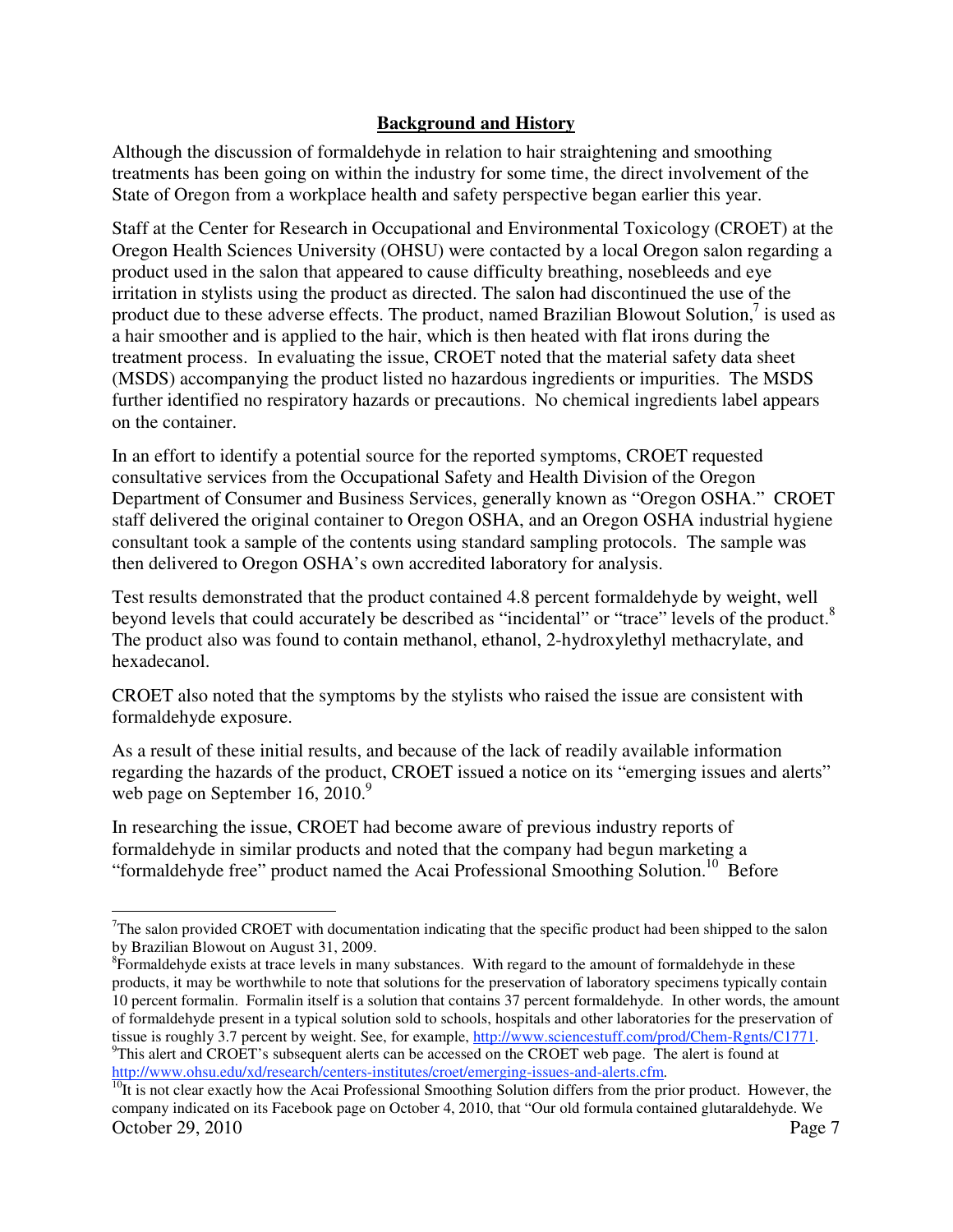recommending the new, apparently reformulated product to the salon as a solution to the problem, CROET arranged to obtain a sample of the new product from a different salon. Again, CROET brought the original bottle to an Oregon OSHA industrial hygiene consultant, who again took a sample and provided it to the laboratory for analysis.<sup>11</sup>

The Oregon OSHA laboratory analyzed the sample using five different test methods, four of which provide "quantitative" results while the fifth simply indicates whether formaldehyde is present at detectable levels. Each of the five separate analyses concluded that formaldehyde was present well above regulated levels, with the quantitative methods producing respective results of 10.6 percent, 6.3 percent, 10.6 percent and 10.4 percent.<sup>12</sup>

In response to these findings, and based not only on the lack of information on the hazards but also on the prominent label declaration and marketing of the product as "formaldehyde free," CROET issued an updated advisory on September 24, 2010. In order to ensure that the results were not the result of tampering with the product, Oregon OSHA contacted a salon identified from the Brazilian Blowout website to ask for a sample of the product. An Oregon OSHA staffer went to the salon and obtained a sample directly from a bottle of the Acai Professional Smoothing Solution.<sup>13</sup> The laboratory's analyses of this product sample determined that formaldehyde was present using four different methods, and the three quantitative methods identified the concentration of formaldehyde by weight respectively at 8.4 percent, 8.6 percent and 8.7 percent.

Also on October 5, 2010, Oregon OSHA began an enforcement initiative allowing it to obtain directly from Oregon salons a significant number of additional samples of products, including products from other manufacturers. In addition, the initiative provided the opportunity for air monitoring in addition to monitoring conducted at the request of several salons. The conclusions reached as a result of all the samples gathered, including those gathered as a result of this enforcement emphasis, are discussed at length elsewhere in the document. However, laboratory analysis found formaldehyde in all the Brazilian Blowout product samples analyzed (as well as in several other products, to varying degrees).

<u>.</u>

reformulated in October of 2009 to become hyde free" and stated on October 5, 2010, "Our solution changed in October of 2009. We used to have glutaraldehyde in our solution but our reformulation does not contain a "hyde" of any sort."

 $11$ In the case of the second bottle, the salon provided CROET with documentation indicating that the specific product had been shipped by the company on August 12, 2010. No samples were received by Oregon OSHA from any source in unmarked bottles.

 $12$ Of the four methods, Oregon OSHA's laboratory has generally considered the method resulting in the 6.3 percent result to be the least reliable in determining the amount of formaldehyde present. This method is intended to analyze samples in the range of 0.1 to 2 percent formaldehyde. At more than 2 percent formaldehyde, the endpoint is difficult to determine.

 $13$ The bottle, like the other bottles tested, was in use and had therefore been opened. On the same visit, at the request of the salon, Oregon OSHA also obtained samples of two other hair smoothing treatments. Subsequent analysis also found formaldehyde in those samples, although at somewhat lower levels (ranging between 0.97 and 1.2 percent for one product and between 2.1 and 2.2 percent for the other). These results are included in the discussion of the laboratory analyses found in a later section of this document.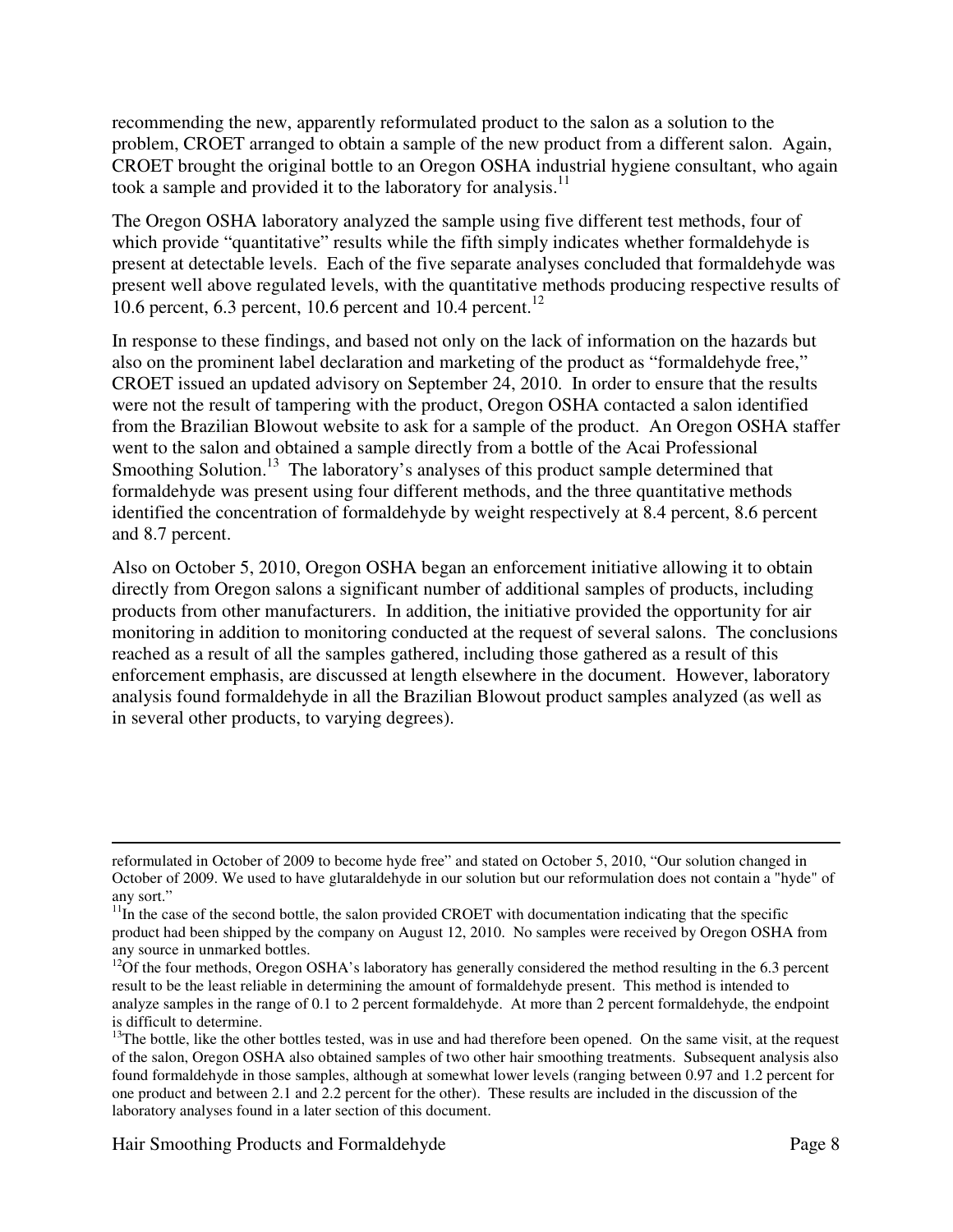On October 8, 2010, Oregon OSHA issued an advisory suggesting "continued caution by salon workers" and noting that the federal OSHA standard applies not only to gaseous formaldehyde but also to formal dehyde in solution, including methylene glycol.<sup>14</sup>

The purpose of the present report is to provide a discussion of the issues raised and the results of Oregon OSHA's laboratory tests as they relate to Oregon employers and Oregon workers. For the reasons discussed at greater length in the remainder of this document, Oregon OSHA and CROET have concluded that there are meaningful risks to salon workers when they are confronted with these hair smoothing products. Effective control of those risks depends upon accurate information regarding the potential hazards and the control measures available, which begins with an accurate understanding of the ingredients and the potential harm they may cause.

October 29, 2010 Page 9  $\overline{a}$ <sup>14</sup>The advisory can be found at http://www.cbs.state.or.us/osha/admin/newsrelease/2010/nr2010\_25.pdf. The suggestion that formaldehyde effectively ceases to be appropriately referenced as formaldehyde when it is dissolved in water is dealt with at some length in other portions of this document.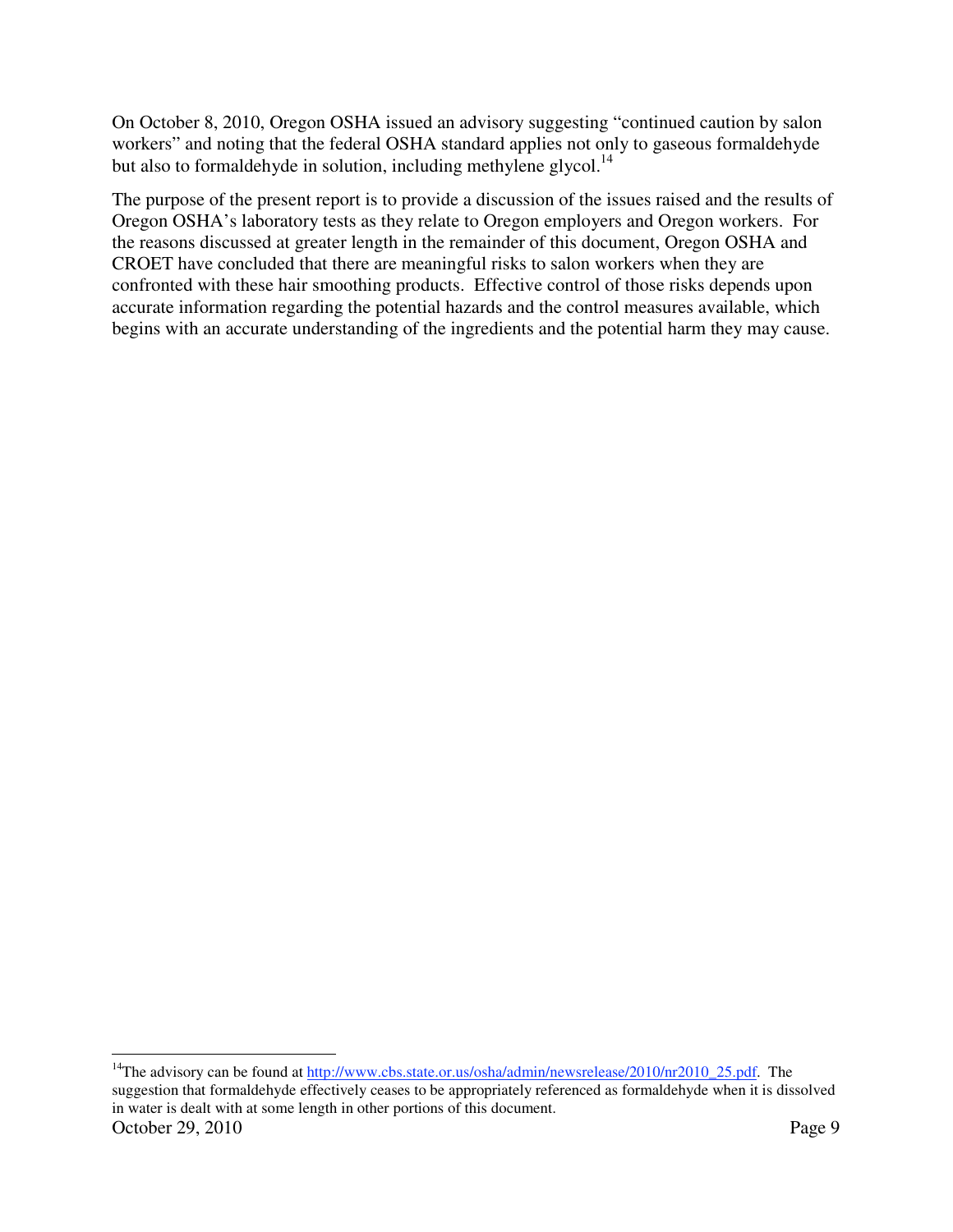## **Signs, Symptoms and Effects of Formaldehyde Exposure**<sup>15</sup>

The majority of formaldehyde exposures occur by inhalation or through skin and eye contact. Most people can detect the odor of formaldehyde at concentrations between 0.5 and 1.0 parts per million. Those people who become sensitized to formaldehyde may experience headaches and minor eye and airway irritation even at relatively low levels.

The irritant effects of formaldehyde are well documented, with reports of eye, nose and throat irritation, loss of sense of smell, increased upper respiratory disease, dry and sore throats, respiratory tract irritation, cough, chest pain, shortness of breath and wheezing. The National Institute for Occupational Safety and Health (NIOSH) cites many reports of primary skin irritation and allergic dermatitis as a result of skin contact with water solutions of formaldehyde.

The American Conference of Industrial Hygienists (ACGIH) recognizes formaldehyde as a sensitizer, based on the reports of allergic reactions/sensitizations following occupational and non-occupational exposures. Sensitizers not only can cause allergic reactions in at least some individuals, but they also increase the risk that exposed individuals will react to the substance in the future, perhaps at much lower exposures. In the case of formaldehyde, the widespread exposure to the product at low levels heightens the concerns with regard to sensitization.

ACGIH notes that "there is a substantial portion of the population, comprising up to 20%, for whom airborne formaldehyde at concentrations on the order of 0.25 to 0.5 ppm is troublesome" and that "it is plausible that a similar proportion (10% to 20%) who are more responsive, may react acutely to formaldehyde at very low concentrations <0.25 ppm." ACGIH further states that in consideration of these reports, "individuals who may already be sensitized or otherwise unusually responsive to formaldehyde may not be adequately protected from adverse health effects caused by formaldehyde exposures at or below the recommended threshold limit values, TLV (ceiling) of 0.3 ppm."

Adverse effects on the central nervous system such as increased headaches, depression, mood changes, insomnia, irritability, attention deficit, and impairment of dexterity, memory and equilibrium have been reported to result from long-term exposure.

Although the evidence in humans has been questioned by some in industry, both the Environmental Protection Agency and the federal Occupational Safety and Health Administration regard formaldehyde as a possible human carcinogen and regulate it accordingly. The best documented risks involve nasal cancer.

There have been reports of menstrual disorders in women occupationally exposed to formaldehyde, but they are controversial. Formaldehyde has not been proven to cause birth defects in animals and is probably not likely to cause birth defects in humans at occupationally permissible levels. However, special consideration regarding the exposure of pregnant women is warranted since formaldehyde has been shown to damage DNA.

 $\overline{a}$ 

<sup>&</sup>lt;sup>15</sup>The material in this section is based upon guidance provided in *Documentation of the Threshold Limit Values and Biological Exposure Indices, 7th Edition*, published by the ACGIH and in "Medical Management Guidelines for Formaldehyde," published by the Agency for Toxic Substances & Disease Registry, United States Department of Health and Human Services.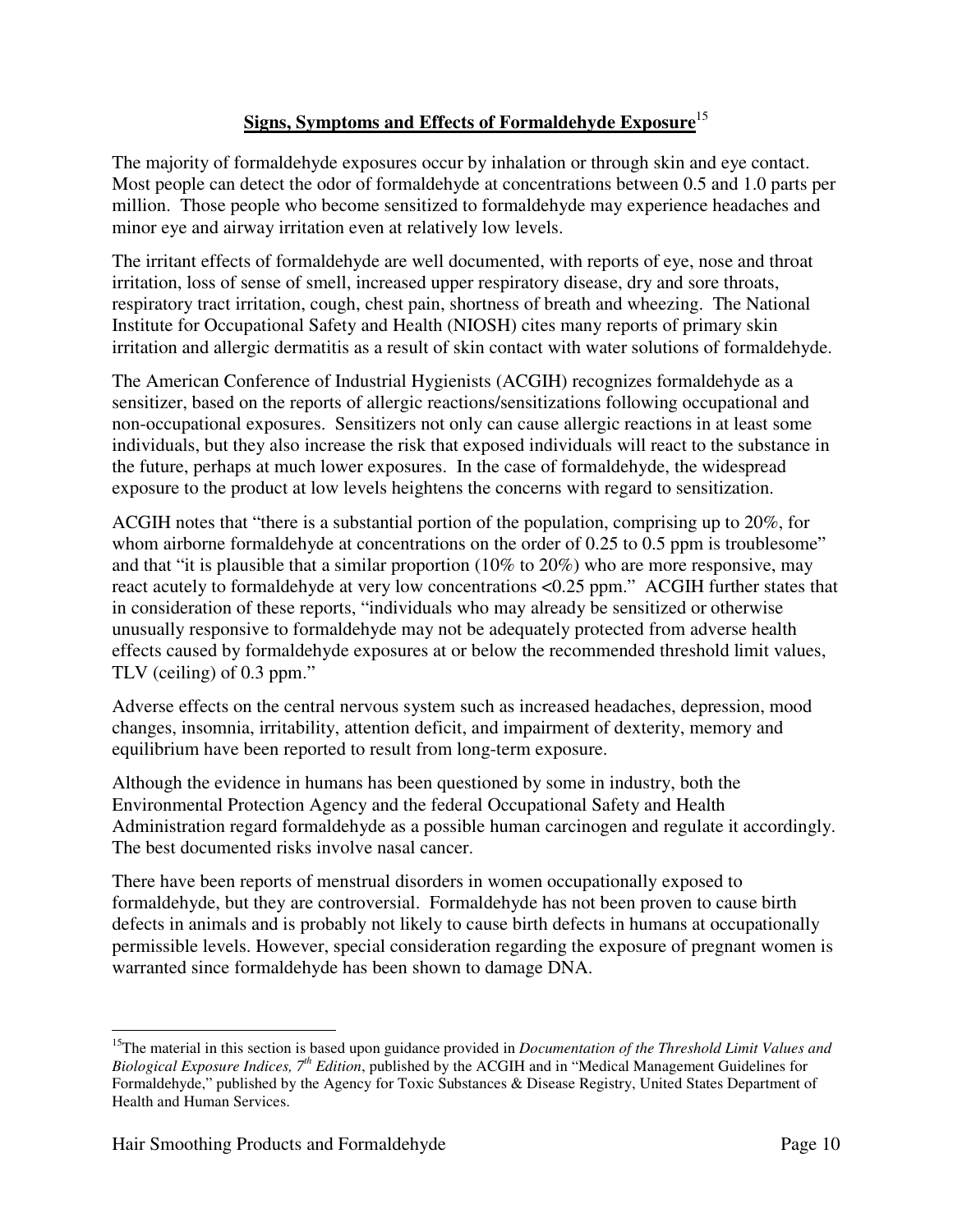CROET has received numerous phone calls and emails from stylists from around the United States since first posting an alert on the hair product on September 16, 2010. Many of the stylists reported health symptoms associated with the use of this product at work. The health symptoms reported include the following: burning of eyes and throat, watering of eyes, dry mouth, loss of smell, headache and a feeling of "grogginess," malaise, shortness of breath and breathing problems, a diagnosis of epiglottitis attributed by the stylist to their use of the product, fingertip numbness, and dermatitis. Some of these effects were also reported to have been experienced by the stylists' clients. CROET also received emails from persons who report hair loss after having the treatment. Oregon OSHA has received similar, although generally less detailed, reports from individuals who have contacted the agency as a result of recent media coverage.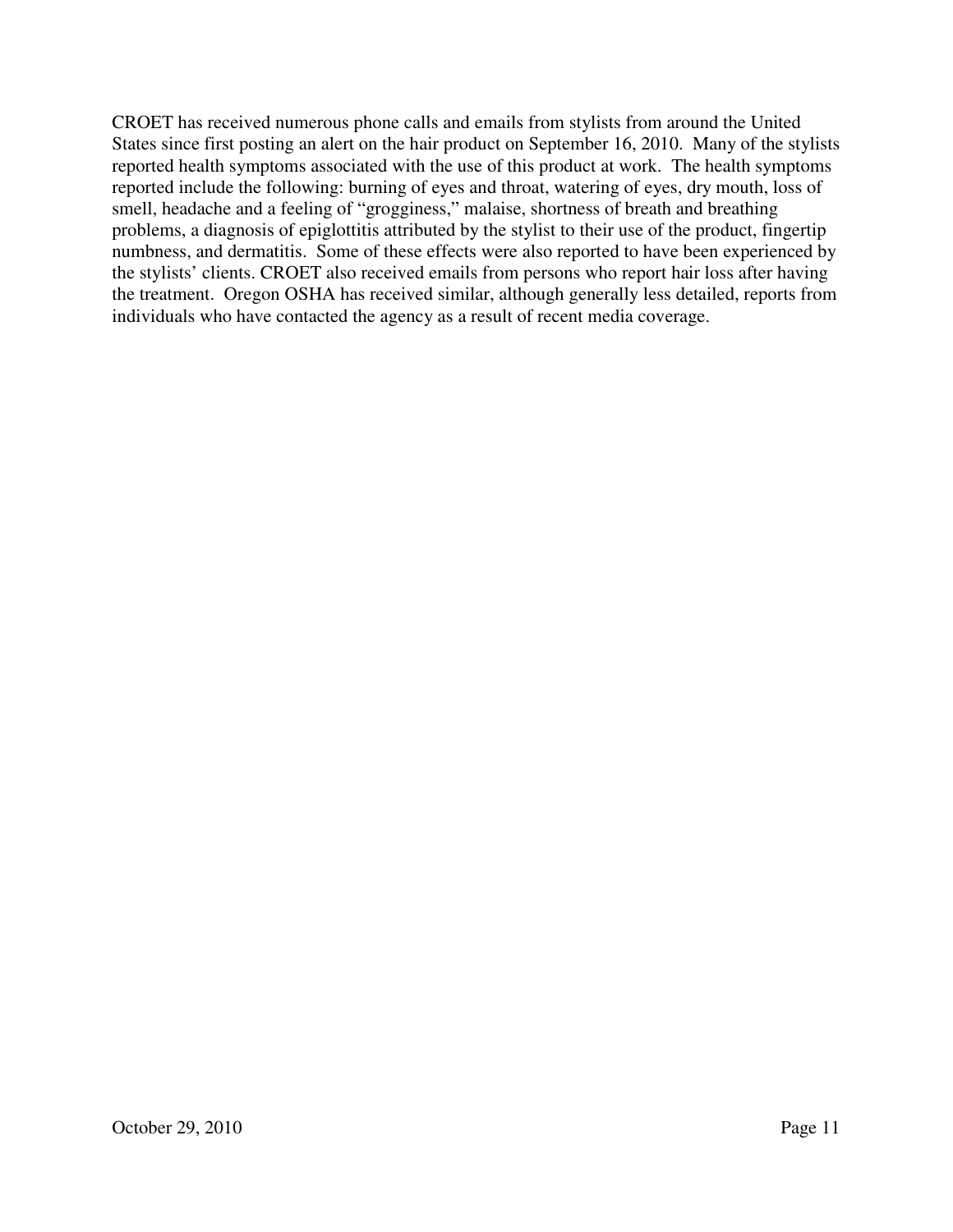## **Formaldehyde and Methylene Glycol**

## **Overview**

The question has been raised as to whether it is scientifically incorrect to measure the "formaldehyde content" of a solution without excluding that portion of the formaldehyde that has reacted with the water to form "methylene glycol." Based on an understanding of both the chemistry and the toxicology involved, CROET and Oregon OSHA have concluded that it is indeed appropriate to refer to both the hydrated and the non-hydrated formaldehyde as formaldehyde, finding the distinction to be of no relevance in the context of worker protection.

The rigid distinction between gaseous formaldehyde and hydrated formaldehyde is widely disregarded throughout the commercial chemical industry, as well as throughout the general practice of chemistry and, in particular, the practice of toxicology. Indeed, any dictionary definition of the term "formalin" is likely to define it as "formaldehyde in solution." Even advocates for limiting the use of the term "formaldehyde" to refer to gaseous formaldehyde alone acknowledge that their position is widely disregarded, although they mistakenly conclude that this disregard is the result of a failure of researchers, analytical chemists, toxicologists and other professionals to understand the basic chemistry involved.

While the argument about the value of such a distinction may continue, the fact remains that existing workplace health regulations and widespread practice in protecting workers from dangerous chemicals has considered and continues to consider formaldehyde mixed with water to be appropriately described as "formaldehyde in solution."

Toxic actions of formaldehyde occur after gaseous formaldehyde has become dissolved in water – free gaseous formaldehyde does not exist in cells – and to interact with cells covered with a film of water, such as the eyes, the formaldehyde must first dissolve. An example of the toxic effects of formaldehyde solutions can be seen in the changes tissues go through in the practice of embalming. Solutions used for tissue preservation and other purposes are, as noted below, routinely sold as "formaldehyde." In all such cases, the majority of the formaldehyde reacts with the water, as described in the following section, but remains potent.

#### Formaldehyde in solution

 $\overline{a}$ 

When formaldehyde is dissolved in water a large percentage is hydrated to form a *gem*-diol and a very small percentage is left as gaseous formaldehyde.<sup>16</sup>



<sup>&</sup>lt;sup>16</sup>See, for example, Winkelman et al, "Kinetics and Chemical Equilibrium of the Hydration of Formaldehyde," *Chemical Engineering Science* 57 (2002) p. 4067: "Because formaldehyde is unstable in its pure, gaseous state it is usually produced as an aqueous solution. In such a solution, formaldehyde is almost completely hydrated to methylene glycol."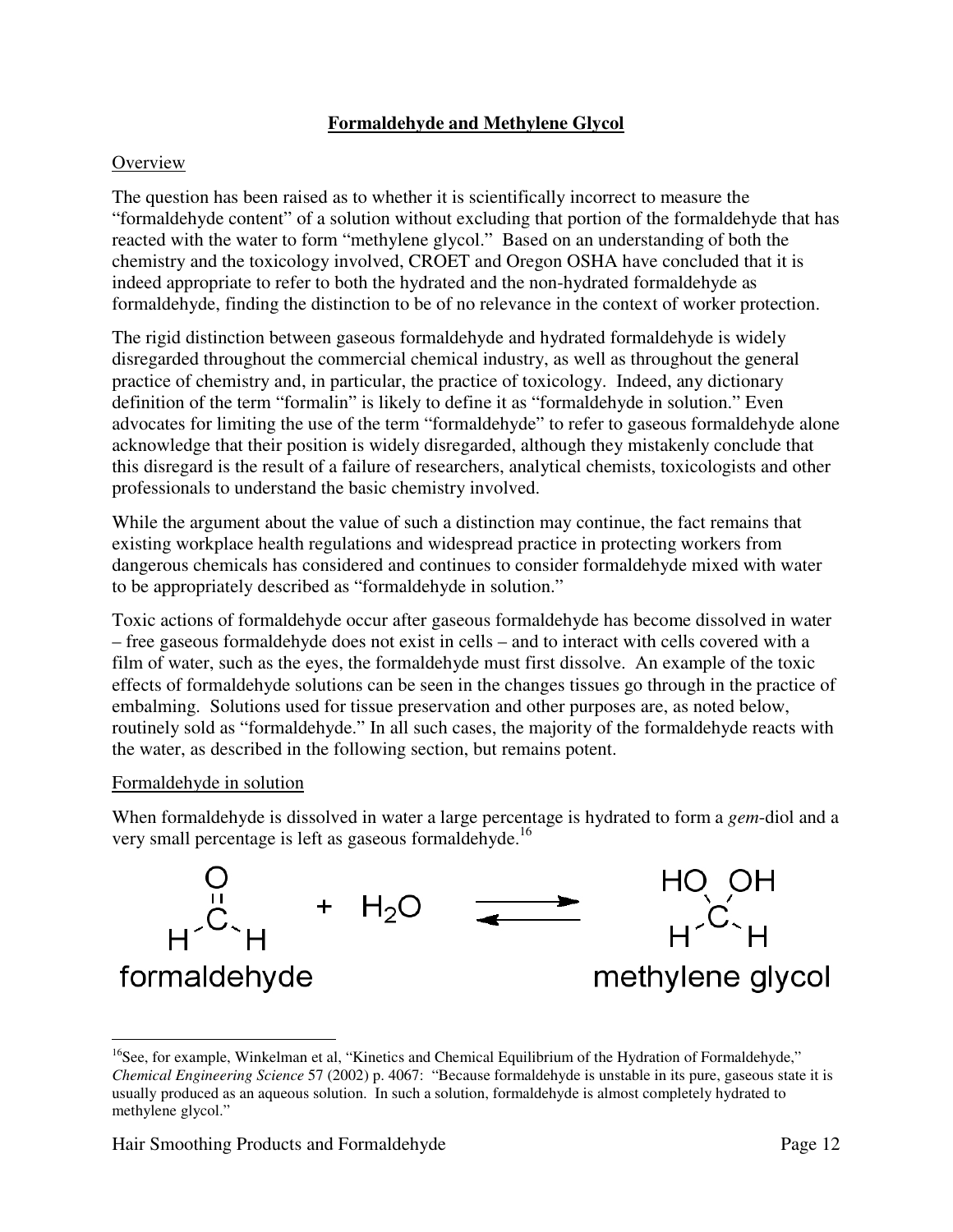Although most of the gaseous formaldehyde in the solution therefore becomes hydrated (methylene glycol), this equilibrium between the gaseous and hydrated formaldehyde remains in flux. In mere fractions of a second, gaseous formaldehyde is hydrated and hydrated formaldehyde returns to the gaseous state. And the equilibrium is "rebalanced" every time that gaseous formaldehyde is used or released into the air. As a result, the hydrated formaldehyde portion of the solution effectively becomes a reservoir of gaseous formaldehyde.

Solutions of formaldehyde left in the open air release gaseous formaldehyde. As this takes place, hydrated formaldehyde in the solution is dehydrated, producing (and releasing) more gaseous formaldehyde, and the overall concentration of formaldehyde (both gaseous and hydrated) in the solution is reduced. This dynamic process continues, therefore, not until the original amount of gaseous formaldehyde alone has been "used up." Instead, under certain conditions it will continue until the hydrated portion of the solution has been depleted.<sup>17</sup>

The rate of release of gaseous formaldehyde and the resultant depletion in solution is increased with agitation or heat. The gaseous formaldehyde in the solution reacts with chemicals, human hair or tissue with the same consequence. The reaction uses up the available gaseous formaldehyde, which in turn is replenished from the reservoir of hydrated formaldehyde available in the solution. For this reason, the hazards associated with the use of a solution of formaldehyde are the same as the hazards of gaseous formaldehyde since the solution so readily releases gaseous formaldehyde. And describing the solution as containing only the amount of gaseous formaldehyde in the solution distorts the risks and dramatically understates the amount of formaldehyde readily available in the solution.

It is the recognition of that reality that causes industrial chemists and toxicologists (as well as those teaching high school and college chemistry) to refer to the solutions as "containing" formaldehyde. The formaldehyde can be placed in solution – and the chemical can be removed from solution. The fact that most of it temporarily changes chemical form while it is in solution does not change the reality in any meaningful fashion. A somewhat similar process occurs with saline solution – but manufacturers and users of saline solution quite correctly describe the solution as containing "salt."<sup>18</sup>

## References in Scientific Literature and the Industry "Marketplace"

The International Union of Pure and Applied Chemists (IUPAC) calls the *gem*-diol formed (the hydrated form of formaldehyde) methanediol. One synonym for this is indeed methylene glycol. The IUPAC is the international group that gives chemicals their official names. In practice, these terms are rarely used. The international chemical community often refers to the substance

 $\overline{a}$ 

 $17$ Although not an issue in relation the products in question, formaldehyde also appears in solid forms. Trioxane is a trimer of formaldehyde and para-formaldehyde is a polymer of formaldehyde. Formaldehyde gas is liberated from<br>trioxane and para-formaldehyde when heated (cracked).

October 29, 2010 Page 13 <sup>18</sup>Although salt, known chemically as "sodium chloride" (NaCl) is added to water to create saline solution, most of the sodium chloride separates when the salt is dissolved in water. As a result, the saline solution contains separate sodium and chloride ions. When the water is removed by heat or evaporation, however, the chemical bond is restored and the sodium chloride reforms. In spite of this transitory chemical reaction, manufacturers of saline solution routinely describe the solution as containing a certain percentage of "salt" or of sodium chloride.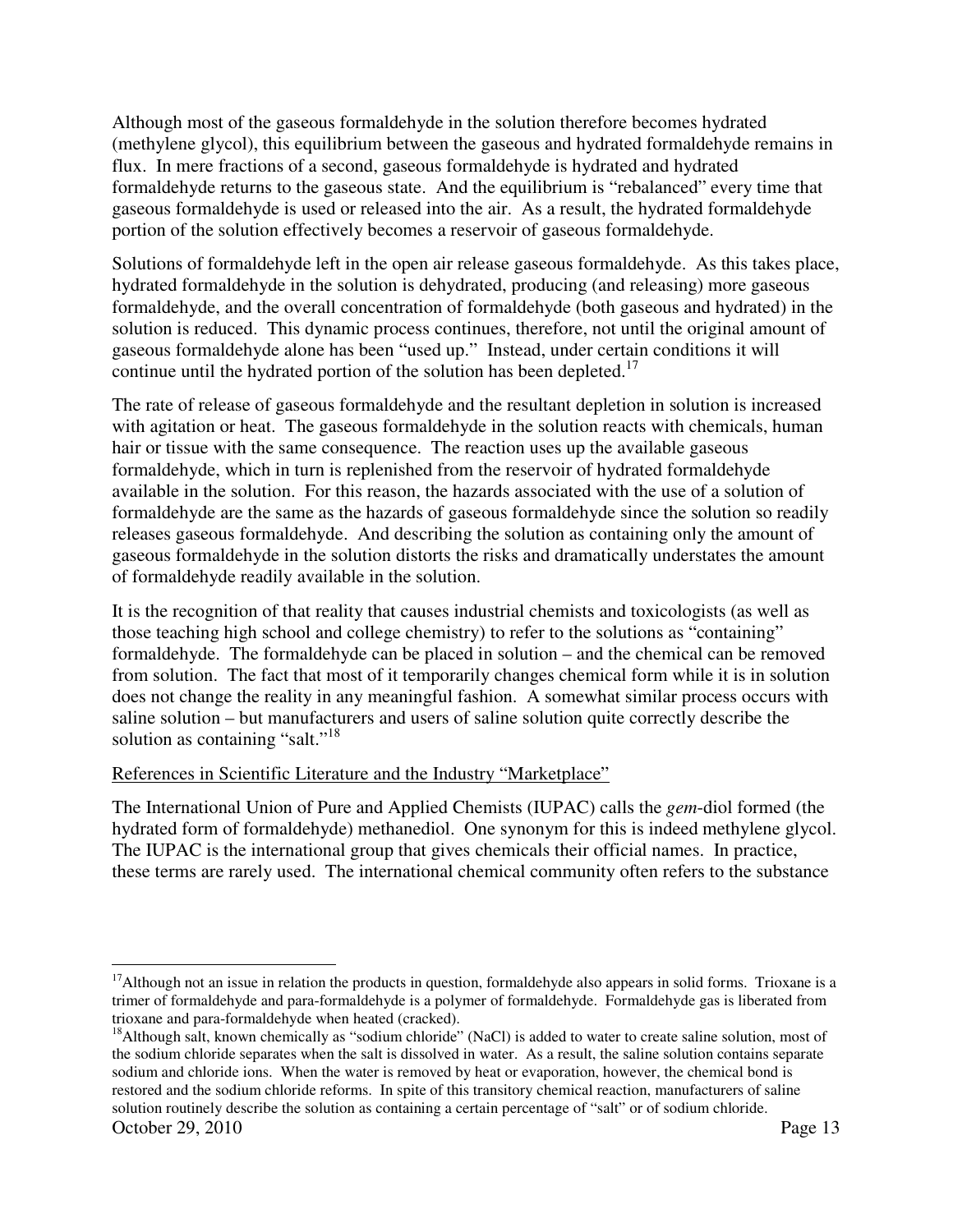as formaldehyde in solution or formalin.<sup>19</sup> In addition, texts on chemistry and toxicology routinely refer to formaldehyde as existing in solution.<sup>20</sup>

The authoritative guide *Patty's Toxicology*, in discussing formaldehyde, lists both formalin and methylene glycol as among the many synonyms for formaldehyde.<sup>21</sup>

Chemical companies offering chemicals for sale do not list methanediol or methylene glycol in their catalogs. They list formaldehyde solutions or formalin. Frequently, a search for "formaldehyde" will find few if any references to anything other than formaldehyde in solution.<sup>22</sup> If methylene glycol is not appropriately described as formaldehyde in solution, it would mean that these companies are in error when they claim to sell formaldehyde – and it would mean that the formaldehyde solutions they sell should all be appropriately labeled "formaldehyde free." To the contrary, the bottles, material safety data sheets and certificates of analysis for these products do not list "percent methanediol" or "percent methylene glycol." They list "percent formaldehyde."

- the NIOSH Pocket Guide to Chemical Hazards at http://www.cdc.gov/niosh/npg/npgd0294.html;
- the International Chemical Safety Pocket Cards published by NIOSH and several international partners at http://www.cdc.gov/niosh/ipcsneng/neng0695.html;
- the Agency for Toxic Substances and Disease Registry (ATSDR) Toxicological Profile at http://www.atsdr.cdc.gov/toxprofiles/tp111-c3.pdf;
- the Hazardous Substance Data Bank of the United States National Library of Medicine (NLM) at http://hazmap.nlm.nih.gov/cgi-bin/hazmap\_generic?tbl=TblAgents&id=760;
- published monograph of the International Agency for Research on Cancer (IARC) of the World Health<br>Organization (WHO) at http://monographs.iarc.fr/ENG/Monographs/vol88/mono88-6.pdf.

 $^{20}$ See, for example, the following references (the apparent inconsistency regarding the amount of formaldehyde in standard full-strength formalin is that such solutions are 37 percent formaldehyde by weight, but 40 percent formaldehyde by volume):

- *Organic Chemistry*, by L.G. Wade, Jr. (1999), 4<sup>th</sup> edition, published by Prentice-Hall, Inc., discusses the issue on pages 789-790. Although the graphics on page 790 clearly acknowledge the change in chemical structure, the text on page 789 includes the following statement: "Formaldehyde is a gas at room temperature, so it is often stored and used as a 40 percent aqueous solution called *formalin*."
- *Fundamentals of General, Organic, and Biological Chemistry*, by John McMurry and Mary E. Castellion (2006), 4th edition, published by Pearson Education, Inc. discusses formaldehyde on pages 449-450, including the statement "Formaldehyde is commonly sold as a 37%...aqueous solution under the name *formalin*." The text's discussion of the general relationship between dose and toxicity on page 455 also refers to "formaldehyde in solution."
- *Toxics A to Z: A Guide to Everyday Pollution Hazards*, by John Harte, Cheryl Holdren, Richard Schneider and Christine Shirley (1991), published by the University of California, includes a discussion of formaldehyde on pages 318 through 321. It includes following observation on page 318: "Generally sold in alcohol solutions, formaldehyde retains its odor and ability to irritate eyes and mucous membranes. Any biology student who has dissected a frog or a worm is familiar with formaldehyde in the form of the preservative formalin, a clear, watery solution having a characteristic pungent odor." <sup>21</sup>Eula Bingham, et al, ed. *Patty's Toxicology*, 5<sup>th</sup> edition, p. 979. <sup>22</sup>See, for example, the following:

- A search for "formaldehyde" at the Science Kit & Boreal Laboratories web site identified six products, all identified as "solutions" of formaldehyde (see http://sciencekit.com); a search for "methylene glycol" failed to identify any products.
- A search for "formaldehyde" at VWR International found dozens of solutions containing formaldehyde (see https://www.vwrsp.com/).

Hair Smoothing Products and Formaldehyde **Page 14** Page 14

 $\overline{a}$  $19$ See, for example, the following resources that refer to "formaldehyde in solution:"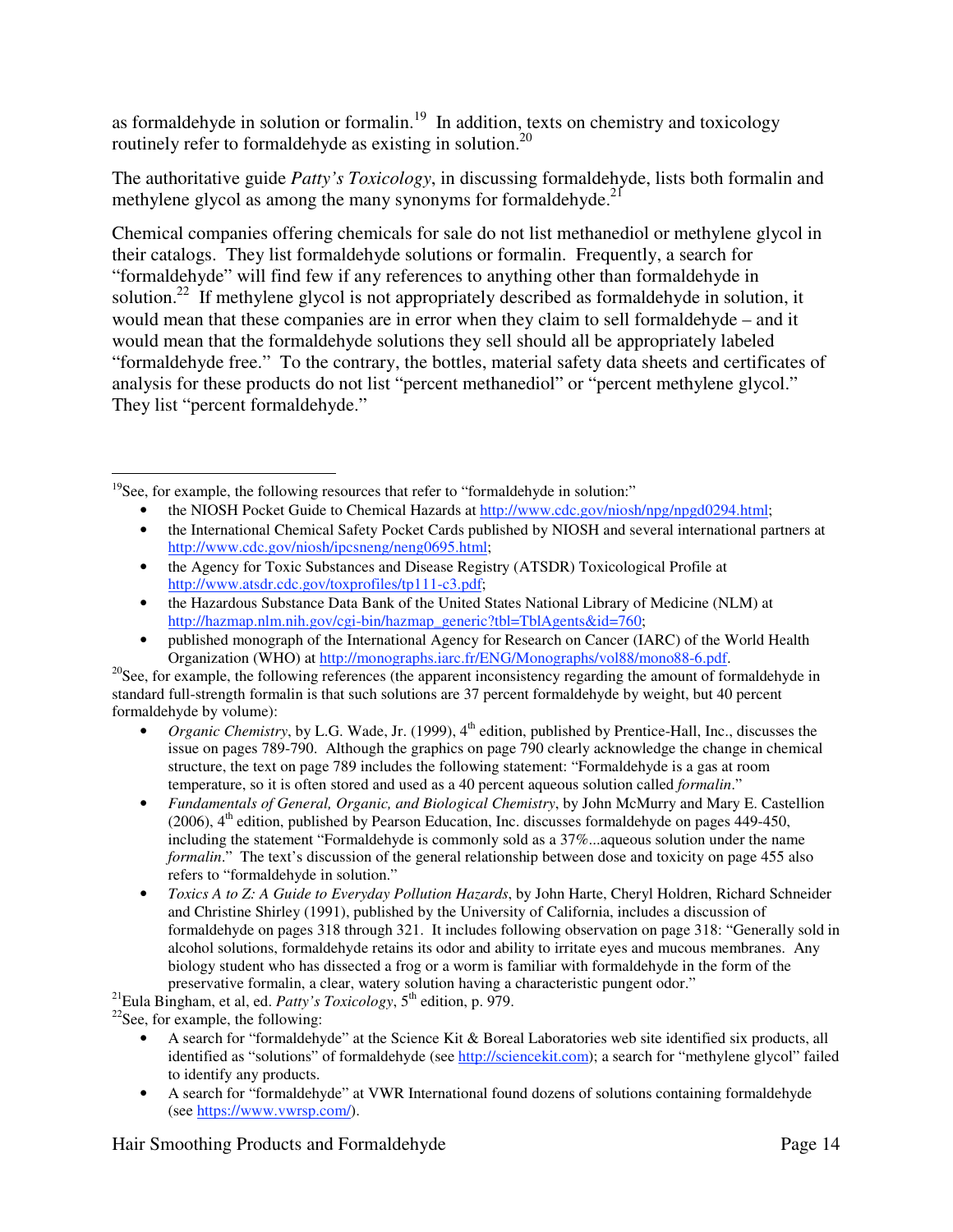In analyzing and discussing methods for determining the formaldehyde content of air samples, the National Institute for Occupational Safety and Health and other organizations routinely refer to "formaldehyde solutions" or "aqueous formaldehyde."<sup>23</sup> Such methods include the aqueous formaldehyde in such solutions – not just the small amount that exists in gaseous form – when determining the amount of "free formaldehyde" present in the solution. $^{24}$ 

In its congressionally-mandated *Report on Carcinogens*, the National Toxicology Program includes a discussion of formaldehyde (gas). Although the report focuses on the carcinogenic nature of the gas itself, it includes the following description of formaldehyde that discusses formaldehyde in solution:

*Formaldehyde is a flammable, colorless gas with a pungent, suffocating odor. It is highly soluble in water (up to 55%), acetone, benzene, chloroform, diethyl ether, and ethanol. The gas is stable in the absence of water, but it is incompatible with oxidizers, alkalis, acids, phenols, and urea. Explosive reactions occur with peroxide, nitrogen oxide, and performic acid. Anhydrous gaseous formaldehyde is not available commercially. Most formaldehyde is sold as aqueous solutions, known as formalin, containing 30% to 50% formaldehyde with 0.5% to 15% methanol as a polymerization inhibitor.*<sup>25</sup> [emphasis added]

One of the areas of research chemistry where analysis of methanediol or methylene glycol shows promise is apparently the study of interstellar materials. But even in such discussions, which clearly acknowledge the distinction between methylene glycol (methanediol) and gaseous formaldehyde, there are descriptions of formaldehyde in solution at levels that the company's position would render impossible. In reporting on the decomposition of "gas phase" methanediol to formaldehyde, for example, an article in the September 2003 *Journal of Chemical Physics* nonetheless refers to a "5% by weight aqueous solution of formaldehyde.<sup>526</sup> The article also includes the useful explanation that, at "low" temperatures (below minus 280 degrees Fahrenheit), methanediol is essentially stable, while at "high" temperatures (above 80 degrees Fahrenheit) it "decomposes into formaldehyde and water."<sup>27</sup> A temperature of 80 degrees may be described as a high temperature in the context of outer space, but it is certainly well within reach in the workplace (and off-gassing of formaldehyde begins at much lower temperatures). And the 80 degree threshold is considerably cooler than the temperature to which the solutions in question will be heated as part of the hair smoothing process.

 $\overline{a}$ <sup>23</sup>See, for example,  $\frac{http://www.cdc.gov/niosh/docs/2003-154/pdfs/2016.pdf}{http://www.cdc.gov/niosh/docs/2003-154/pdfs/2016.pdf}$  for a description of the HPLC/UV Method 2016) and http://www.cdc.gov/niosh/docs/2003-154/pdfs/2541.pdf for a description of the GC Method 2541). Further discussion of the methods can be found in the section entitled "Analytical Methods."

 $2541$ ). Further discussion of the methods can be found in the section entitled the section entitled  $24$  LA Testing, the laboratory relied upon by Health Science Associates to analyze the air monitoring samples referenced in the Brazilian Blowout's October 15, 2010 statement, publicly advertises that it does bulk formaldehyde analysis using HPLC/UV.

<sup>&</sup>lt;sup>25</sup>*Report on Carcinogens*, 11<sup>th</sup> Edition, published by the National Toxicology Program of the Public Health Services Program of the United States Department of Health and Human Services. The report can be found at http://ntp.niehs.nih.gov/ntp/roc/eleventh/profiles/s089form.pdf.

http://ntp.niehs.nie/eleventh/profiles/solid R. Kent IV, Susanna L. Widicus, Geoffrey A. Blake, William A. Goddard III, "A Theoretical Study of the Conversion of Gas Phase Methanediol to Formaldehyde," *Journal of Chemical Physics,* Volume 119, Number 10 (September 8, 2003), p. 5119.

October 29, 2010 Page 15 <sup>27</sup>*Ibid.*, p. 5118. The original article gives the measurements using the Kelvin temperature scale, with the low temperature described as being less than 100 K and the high temperature described as being greater than 300 K. The Fahrenheit conversion in the text of the present discussion is used to provide a clearer context for the reader.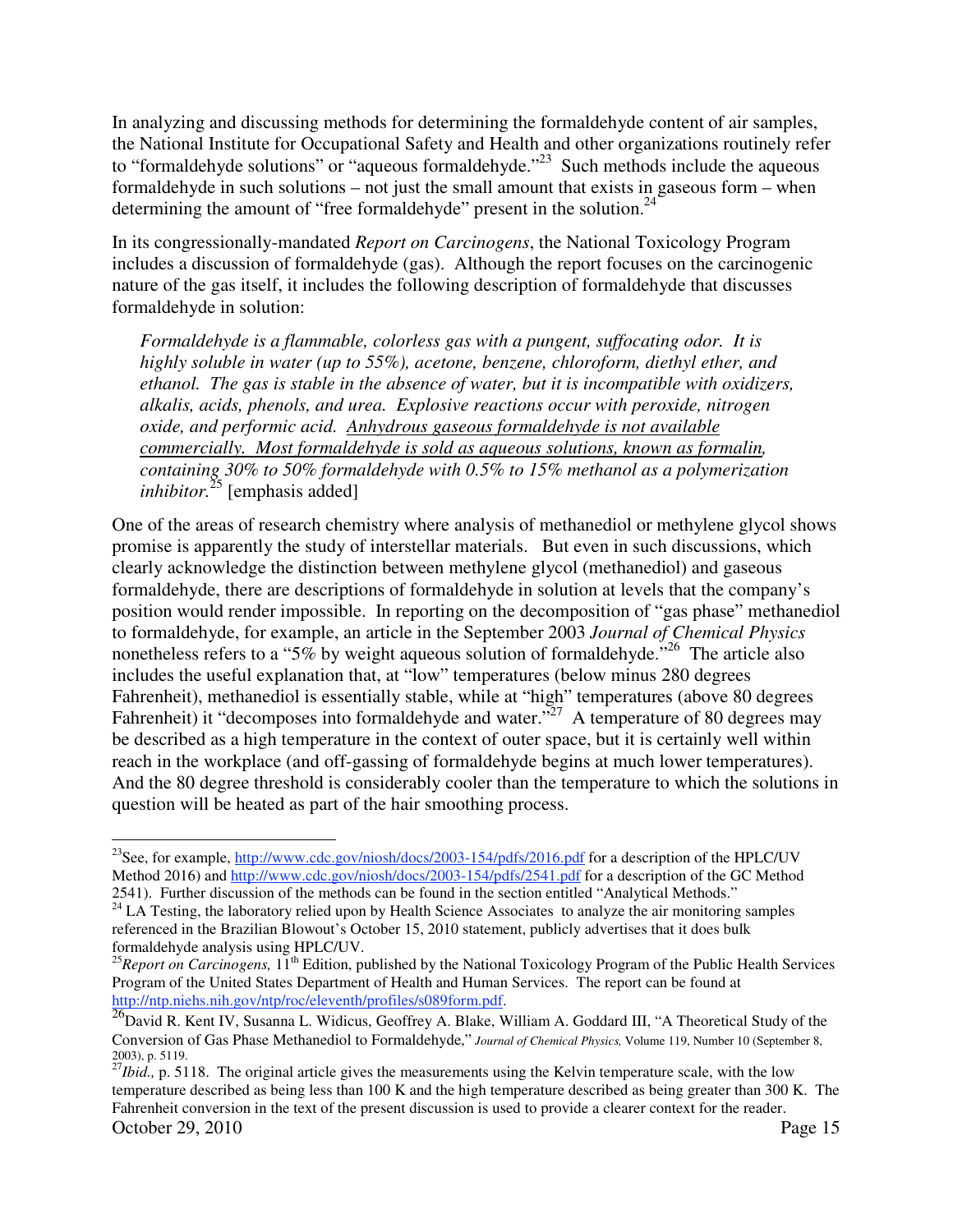A further example comes from an article specifically discussing the conversion of gaseous formaldehyde to methylene glycol when formaldehyde is found in solution. In the course of the discussion about the equilibrium between gaseous formaldehyde and methylene glycol, the article's authors refer to "hydrated formaldehyde" and to "aqueous formaldehyde" as terms to describe the material in solution.<sup>28</sup>

## Occupational Regulations and Guidance

The 1992 federal OSHA Formaldehyde Standard (CFR 1910.1048), which is enforced in Oregon by Oregon OSHA, includes a number of provisions. In several sections, it makes it clear that the standard applies not only to gaseous formaldehyde, but also to formaldehyde in solution.<sup>29</sup> The standard's Appendix A, in discussing formalin, specifically references the term "methylene glycol."30 The standard itself, federal OSHA technical bulletins, federal OSHA interpretive guidance,31 and federal OSHA discussions of analytical methods all make it clear that

<sup>30</sup>CFR 1910.1048 Appendix A, "Substance Technical Guidelines for Formalin." <sup>31</sup>See, for example, the following interpretative statements from federal OSHA (references to formaldehyde in solution have been highlighted):

- *Liquid formaldehyde can also cause severe damage to the eyes. Thus, the standard requires employers to provide appropriate eye wash facilities within the immediate work area for emergency use by any employee whose eyes are splashed with solutions containing 0.1 percent or more of formaldehyde.* (December 12, 1989 response to questions about the standard).
- *In addition to the inhalation hazard, solutions of formaldehyde (such as the formalin used as a tissue preservative) can damage skin and eye tissue immediately upon contact. For this reason the standard requires effective protective equipment to prevent skin and eye contact, as well as eyewashes and showers if there is the possibility of splashes to eyes and body.* (May 16, 1990 response to questions about the standard's application in medical schools).
- *The severity of reactions to eye contact with formaldehyde solutions depends on the concentration of formaldehyde in solution and the amount of time lapsed before emergency and medical intervention. …. Accidental splashing of human eyes with aqueous solutions of 37 percent formaldehyde (formalin) has*

Hair Smoothing Products and Formaldehyde **Page 16** Page 16

 $\overline{a}$ <sup>28</sup>J.G.M. Winkelman, O.K. Voorwinde, M. Ottens, A.A.C.M Beenackers, L.P.B.M. Janssen, "Kinetics and Chemical Equilibrium of the Hydration of Formaldehyde," *Chemical Engineering Science* 57 (2002) pp. 4067-4076.  $^{29}$ See, for example, the following language from the federal standard (references to formaldehyde in solution have been highlighted):

<sup>•</sup> *Scope and application. This standard applies to all occupational exposures to formaldehyde, i.e. from formaldehyde gas, its solutions, and materials that release formaldehyde.* (CFR 1910.1048(a))

<sup>•</sup> *All contact of the eyes and skin with liquids containing 1 percent or more formaldehyde shall be prevented by the use of chemical protective clothing made of material impervious to formaldehyde and the use of other personal protective equipment, such as goggles and face shields, as appropriate to the operation.* (CFR 1910.1048(h)(1)(i))

<sup>•</sup> *If employees' skin may become splashed with solutions containing 1 percent or greater formaldehyde, for example, because of equipment failure or improper work practices, the employer shall provide conveniently located quick drench showers and assure that affected employees use these facilities immediately.* (CFR 1910.1048(i)(2))

<sup>•</sup> If there is any possibility that an employee's eyes may be splashed with **solutions containing 0.1 percent or** *greater formaldehyde, the employer shall provide acceptable eyewash facilities within the immediate work area for emergency use.* (CFR 1910.1048(i)(3))

<sup>•</sup> *Housekeeping. For operations involving formaldehyde liquids or gas, the employer shall conduct a program to detect leaks and spills, including regular visual inspections.* (CFR 1910.1048(j))

<sup>•</sup> *The following shall be subject to the hazard communication requirements of this paragraph: formaldehyde gas, all mixtures or solutions composed of greater than 0.1 percent formaldehyde, and materials capable of releasing formaldehyde into the air, under reasonably foreseeable conditions of use, at concentrations reaching or exceeding 0.1 ppm.* (CFR 1910.1048(m)(1)(i))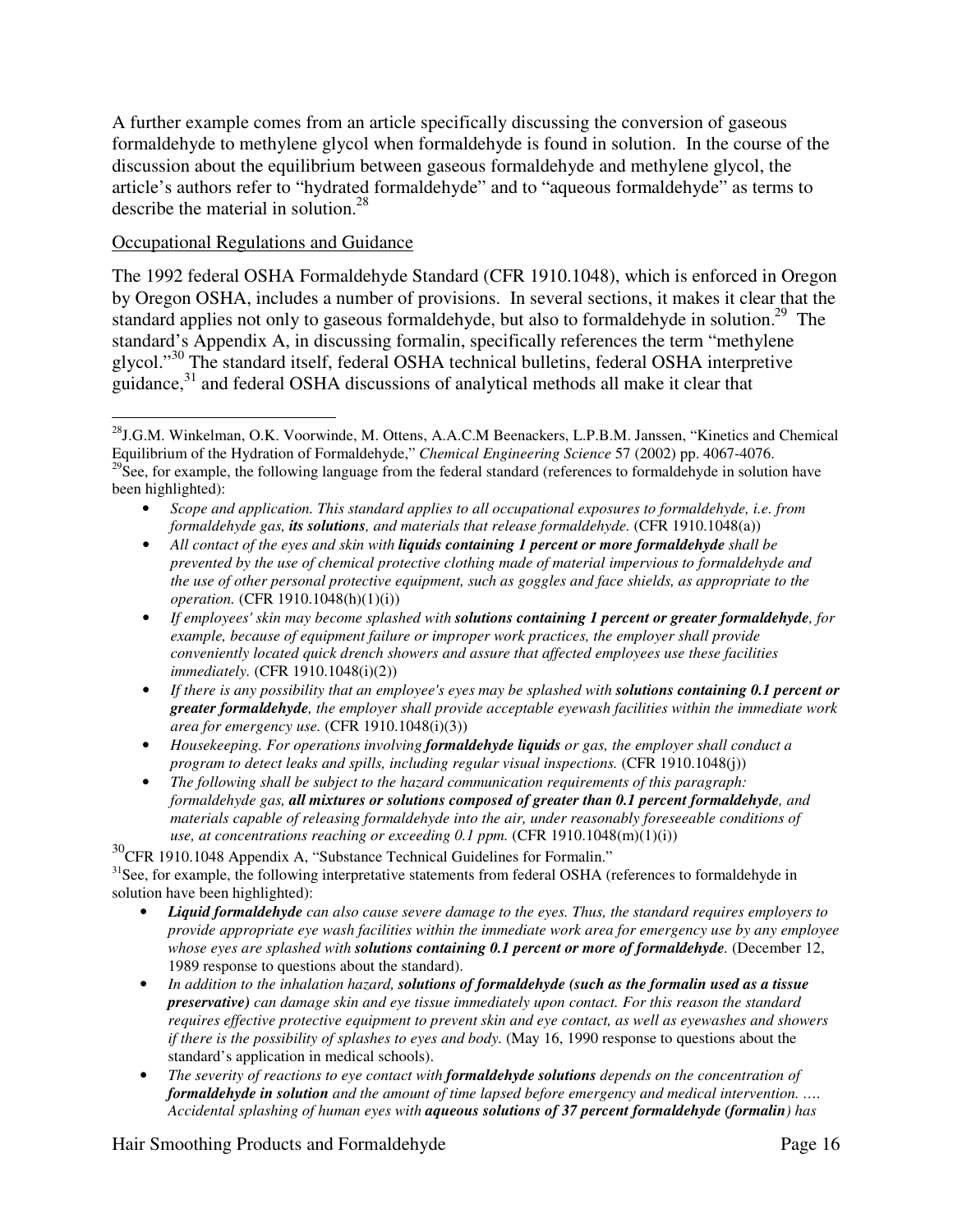measurements of the formaldehyde content of materials in relation to the standard appropriately include aqueous formaldehyde. The two-page employer "fact sheet" designed as a quick reference to the standard's requirements includes several references to formaldehyde in solution, beginning with the following statement:

*Although the term formaldehyde describes various mixtures of formaldehyde, water and alcohol, the term "formalin" more precisely describes aqueous solutions, particularly those containing 37 to 50 percent formaldehyde and 6 to 15 percent alcohol stabilizer.*<sup>32</sup>

Federal OSHA is not alone in referring to formaldehyde in solution. As noted previously, NIOSH considers formalin to be "formaldehyde in solution," as do a wide array of chemical, medical and toxicology guides and dictionaries. The Hazard Evaluation System & Information Service of the State of California's Department of Health Services (in cooperation with the state's Department of Industrial Relations) has published a fact sheet on formaldehyde that not only refers to formalin but also lists "methylene glycol" as one of several synonyms and trade names of formaldehyde products.<sup>33</sup>

Regardless of the name used to refer to the solution, the hazards are the same. These solutions present a serious hazard to the eyes, skin, nose and lungs. OSHA regulations require the manufacturer to prepare a material safety data sheet for materials such as this and distribute to the end user so they are aware of the hazards.

Oregon OSHA and CROET continue to believe it is appropriate from a scientific, toxicological and regulatory standpoint to refer to liquid solutions as "containing formaldehyde" even though much of that formaldehyde has been at least temporarily converted to methylene glycol. At the same time, it should be noted if one were to substitute "methylene glycol" for all references to "formaldehyde in solution," "aqueous formaldehyde," or "hydrated formaldehyde" in laboratory reports and in lists of ingredients, such a substitution also would be necessary when discussing the hazards of "formaldehyde in solution."

When one considers the well-known dangers of consuming the substance, of letting it come into contact with the skin, and of the likely production of gaseous formaldehyde, it is clear that "methylene glycol" must appropriately be considered a hazardous substance. In that light, there can be no question that a material safety data sheet that fails to acknowledge the hazards of formaldehyde using *either* the term formaldehyde or the term methylene glycol is inaccurate and violates the applicable rules when that product contains more than 0.1 percent formaldehyde using standard laboratory analyses. A hyper-technical argument over appropriate chemical nomenclature does not alter the applicable workplace health and safety requirements, nor should it be allowed to disguise the risks, even if inadvertently.

-

*produced a wide range of ocular injuries including corneal opacities and blindness. ….Skin contact with formaldehyde solutions can cause irritation of the skin and allergic contact dermatitis. These skin diseases and disorders can occur at levels well below those encountered by many formaldehyde workers. Symptoms include erythema, edema, and vesiculation or hives. Exposure to liquid formalin or formaldehyde vapor can provoke skin reactions in sensitized individuals even when airborne concentrations of formaldehyde are well below 1 ppm.* (March 25, 1998 response to questions about the standard's application to

<sup>&</sup>lt;sup>32</sup>Found at http://63.234.227.130/OshDoc/data\_General\_Facts/formaldehyde-factsheet.pdf, p. 1.  $^{33}$ Found at http://www.cdph.ca.gov/programs/hesis/Documents/formaldehyde.pdf, p. 1.

October 29, 2010 Page 17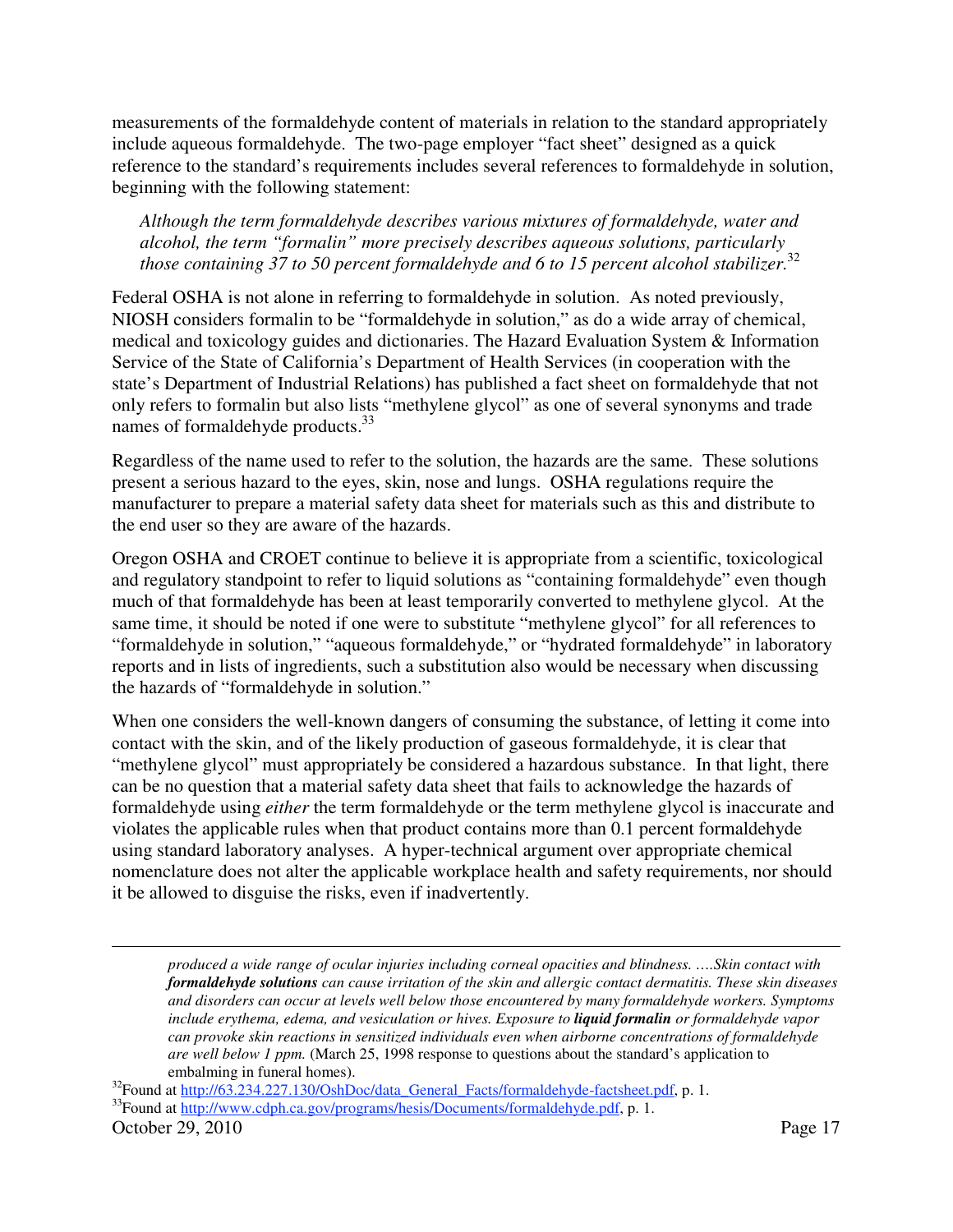## **Analytical Methods**

In analyzing the various hair smoothing samples, the Oregon OSHA Laboratory had the option of using several different analytical methods, both individually and as confirmation of one another. The methods chosen depended upon several factors, as described below.

## Bulk Sample Analysis

Two Brazilian Blowout samples were initially analyzed using an analytical technique that can detect several aldehdyes including formaldehyde, acetaldehyde and glutaraldehdye. This method was selected because the actual contents of the bulk samples were not known. The method derivatizes any aldehydes present with 2,4-dinitrophenyl hydrazine to form a hydrazone.<sup>34,35,36</sup> One drop of bulk was weighed and diluted to 10 milliliters in water. 200 microliters of this solution was added to 2 milliliters of a 2,4-dintrophenyl hydrazine solution in acetonitrile. The resultant mixture was analyzed by reverse phase High Performance Liquid Chromatography (HPLC) using a methanol/water eluent with a C18 column and a diode array detector. Analysis of the first two samples detected formaldehyde – and no other aldehydes. A third sample was analyzed later and it contained only formaldehyde as well.



Several other methods were used to confirm the presence of formaldehyde in the first few samples received in the lab. The first method was the iced sulfite method used by the wood products industry to measure formaldehyde in the presence of urea formaldehyde resins.<sup>37, 38</sup> About 0.3 grams of the sample was added to a mixture of sodium sulfite, magnesium chloride and thymolphthalein on ice. If formaldehyde was present a reaction with sodium sulfite produced sodium hydroxide and the solution turned blue. The amount of sodium hydroxide present was determined by back titration with hydrochloric acid to a clear endpoint.  $R^2$ <br>  $0.40$ <br>  $0.20$ <br>  $0.00$ <br>  $0.50$ <br>  $0.50$ <br>  $0.50$ <br>  $0.50$ <br>  $0.50$ <br>  $0.50$ <br>  $0.50$ <br>  $0.50$ <br>  $0.50$ <br>  $0.50$ <br>  $0.50$ <br>  $0.50$ <br>  $0.50$ <br>  $0.50$ <br>  $0.50$ <br>  $0.50$ <br>  $0.50$ <br>  $0.50$ <br>  $0.50$ <br>  $0.50$ <br>  $0.50$ <br>  $0.50$ <br>  $0.50$ <br>  $0.50$ 

 $\overline{a}$ <sup>34</sup>Kazuhiro Kuwata, et. al, "Determination of Aliphatic and Aromatic Aldehydes in Polluted Airs as 2,4-Dinitrophenyl hydrazones by High Pressure Liquid Chromatography" Journal of Chromatographic Science, May 1979, Vol 17, p 264.

<sup>&</sup>lt;sup>35</sup>RK Bealey, et. al. "Sampling of Formaldehyde in Air with Coated Solid Sorbent and Determination by High Performance Liquid Chromatography" Anal. Chem. 1980, 52, 1110-1114.

<sup>&</sup>lt;sup>36</sup>DHHS (NIOSH) Publication 94-113 (August, 1994), NIOSH Manual of Analytical Methods (NMAM), Fourth Edition, FORMALDEHYDE: METHOD 2016, Issue 2, dated 15 March 2003.<br><sup>37</sup>North American Test Methods (NATM) –E01.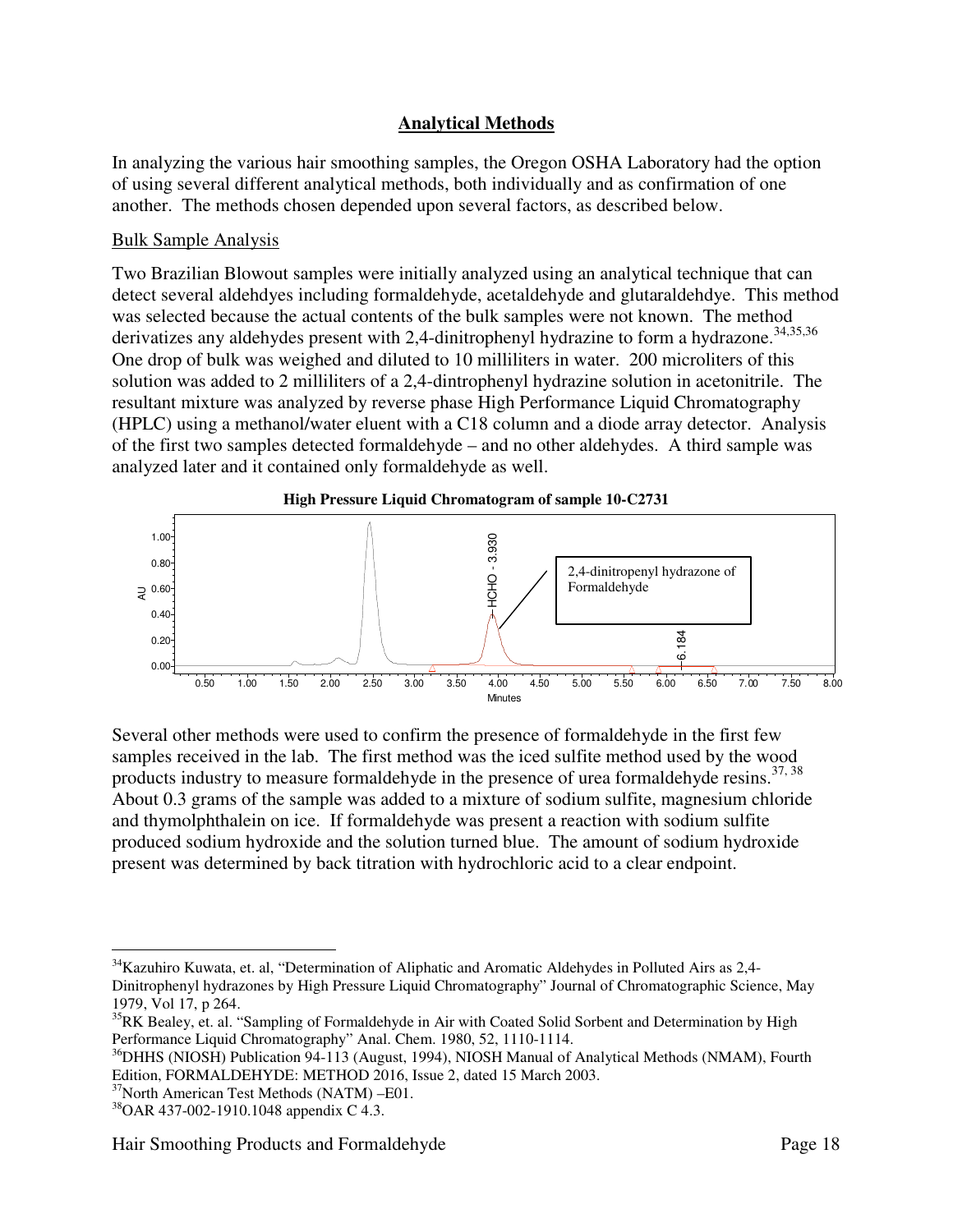The bulk samples were analyzed using a method based on derivatization of formaldehyde with 2,4-pentanedione (acetyl acetone).<sup>39, 40</sup> A drop of the bulk was weighed and diluted to 10 milliliters with water. A solution of acetyl acetone in aqueous ammonium acetate was added to an aliquot of the sample. If formaldehyde was present the solution turned yellow. The concentration of formaldehyde was determined by ultraviolet–visible spectrophotometry at 412 nanometers.

The samples were also analyzed by HPLC using post column derivatization with acetyl  $\frac{41}{41,42,43}$  This method is used in the European Union to determine formaldehyde in cosmetics. A sample was weighed and diluted to 10 milliliters in water. Depending on the final concentration the sample was diluted again 1 to 10 or 1 to 100. Analysis was performed on a reverse phase HPLC. The eluent was derivatized post column with acetyl acetone in aqueous ammonium acetate, and the presence of formaldehyde was detected at 410 nanometers. This method was used to analyze all of the samples received. It was selected because of its specificity for formaldehyde.



Finally, a neat aliquot of three samples were injected onto a gas chromatograph-mass spectrometer. Large peaks with the retention time of formaldehyde were detected in each sample. These peaks were identified by mass spectral match.<sup>44</sup>

 $\overline{a}$ <sup>39</sup>ASTM International, ASTM Standards D-19 Proposal P 216, Proposed Test Method for Formaldehyde in Water, 1995.

<sup>&</sup>lt;sup>40</sup>National Council for Air and Stream Improvement, Inc. (NCASI). 1990. Investigation of Methodology to Assess Gaseous and Releasable Formaldehyde from Paper and Wood Formaldehyde Resin Containing Dusts During the Use of Personal Samplers for Workplace Airborne Dust. Technical Bulletin No. 0597. Research Triangle Park, NC: 41European Union Official Journal of European Communities # L248 30/09/96 p. 001, IDENTIFICATION AND DETERMINATION OF FREE FORMALDEHYDE.

<sup>&</sup>lt;sup>42</sup> James Michels, "Improved measurement of formaldehyde in water soluble polymers by high performance liquid chromatography coupled with post column reaction detection", Journal of Chromatography A, 914 (2001) 123-129. <sup>43</sup> ASTM International, ASTM D5910-05, Standard Test Method for Determination of Free Formal dehyde in Emulsion Polymers by Liquid Chromatography.

<sup>44</sup>NIST/EPA/NIH Mass Spectral Library (NIST 02 from National Institute of Standards and Technology Standard Reference Program).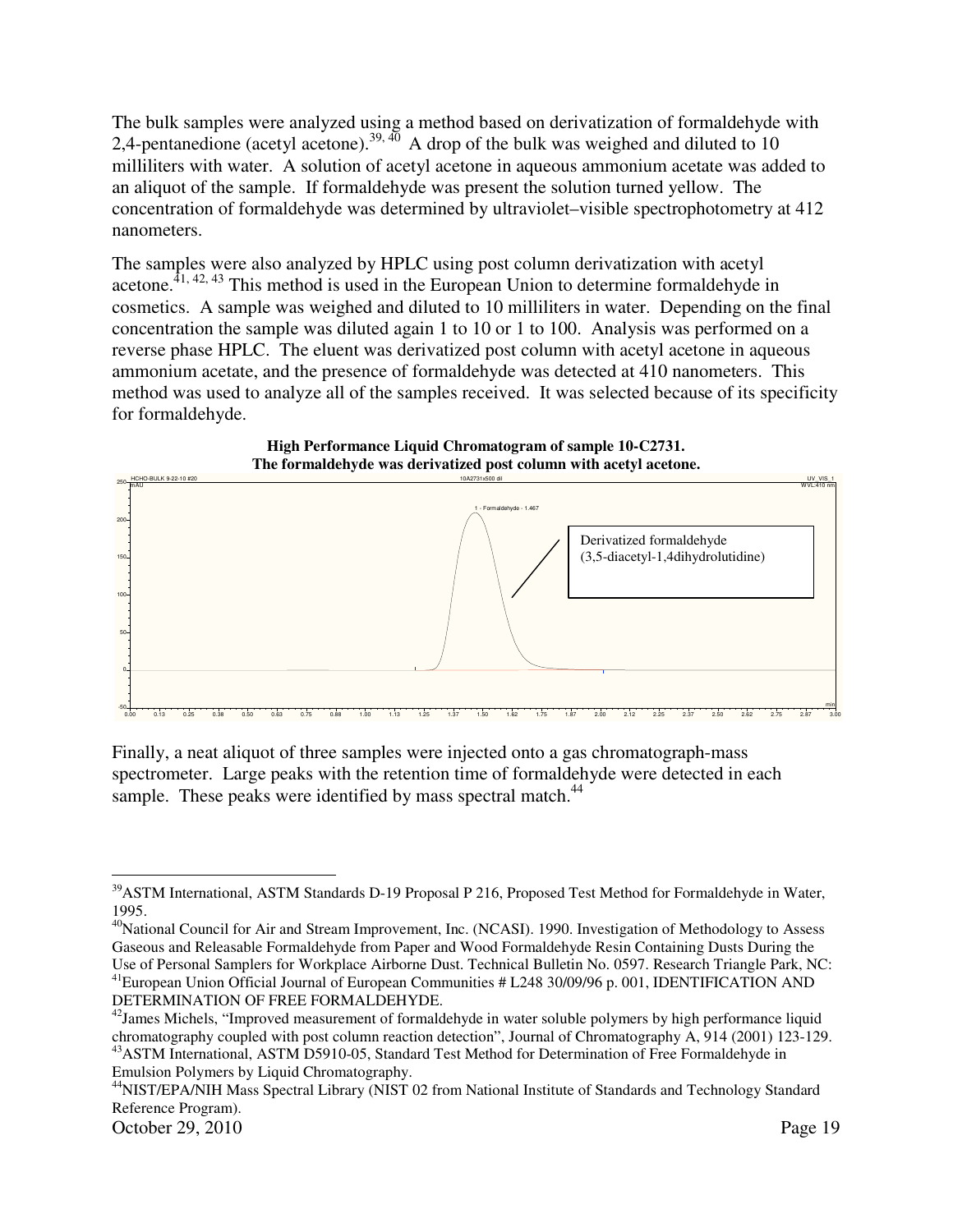

#### Air Sample Analysis

 $\overline{a}$ 

Analysis of all air samples taken was performed using NIOSH 2016.45 Samples were collected on SKC 226-119 sorbent tubes at 0.05 to 0.2 liters per min. The 2,4-dinitrophenyl hydrazine on silica gel in the SKC 226-119 tubes reacts with any aldehydes present in the air. The contents of the tubes were placed in autosampler vials and desorbed in 2 milliliters acetonitrile. The tubes were analyzed by reverse phase High Performance Liquid Chromatography on a C18 column with a methanol/water eluent. Detection was at 353 nanometers with a diode array detector.

<sup>&</sup>lt;sup>45</sup>DHHS (NIOSH) Publication 94-113 (August, 1994), NIOSH Manual of Analytical Methods (NMAM), Fourth Edition, FORMALDEHYDE: METHOD 2016, Issue 2, dated 15 March 2003.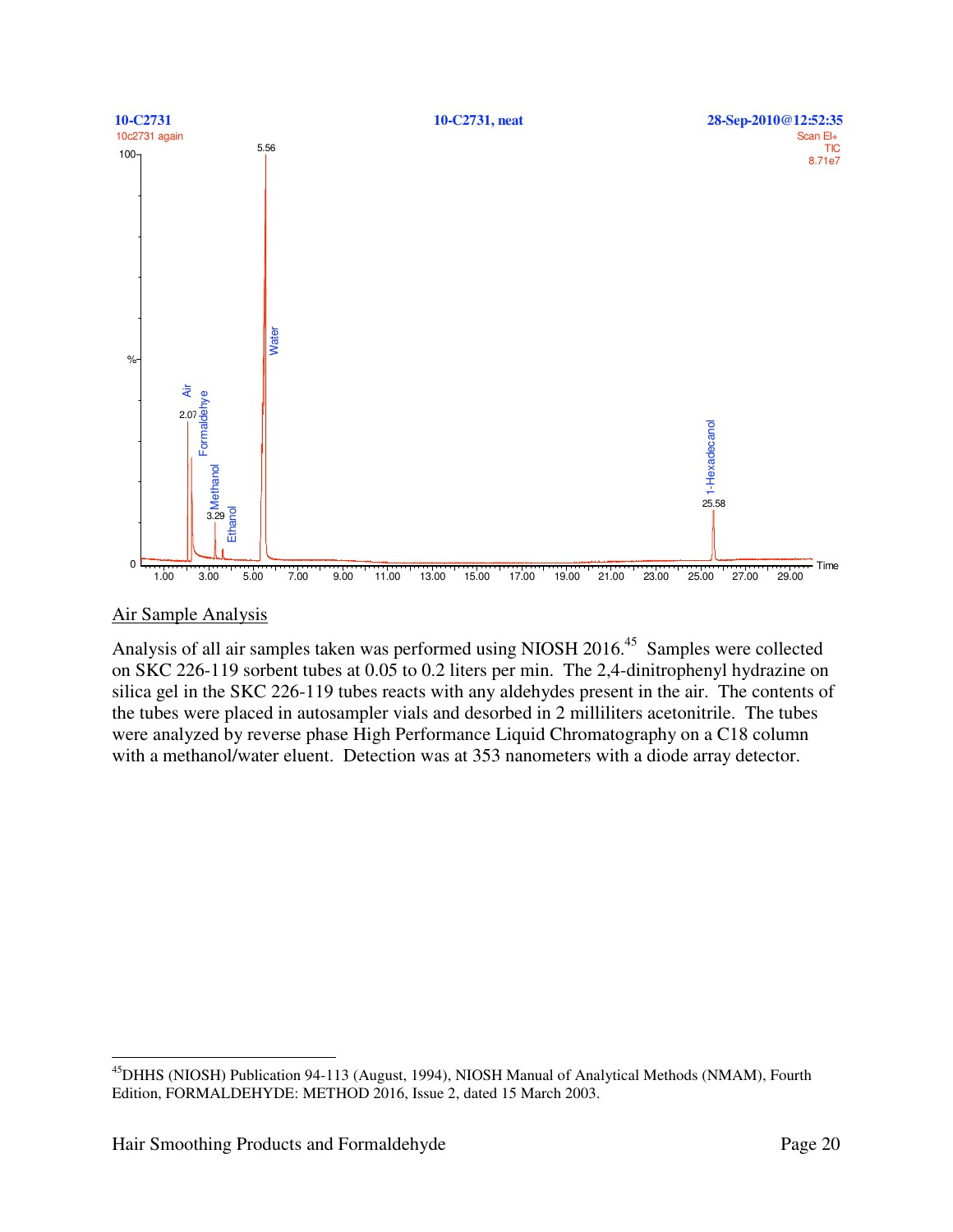## **Summary and Discussion of Bulk Sample Results**

## Summary

A total of 105 samples of various hair-smoothing products were taken from 54 Oregon salons. Of these, 37 samples came from bottles of the Brazilian Blowout Acai Professional Smoothing Solution, labeled "formaldehyde free." The formaldehyde content of these samples ranged from 6.8 percent to 11.8 percent and averaged 8.8 percent. An additional 19 of the samples were of Brazilian Blowout Solution (which is not labeled "formaldehyde free" but does not mention formaldehyde on its packaging or material safety data sheet). The formaldehyde content of these samples ranged from 6.4 to 10.8 percent and averaged 8.0 percent.

In addition to the Brazilian Blowout products, a limited number of samples also were taken of the following hair smoothing products:  $46$ 

- Brazilian Gloss Keratin Smoothing Gloss
- Keratin Express Brazilian Smoother
- Keratin Complex Smoothing Therapy
- Brazilian Keratin Treatment, Marcia Teixeira
- Chocolate, extreme de-frizzing treatment
- **OOD** Gold solution
- Kera Green Keratin
- Pravana Naturceuticals Keratin Fusion
- JKs Smoothing Treatment
- Bio Ionic Kera Smooth anti frizz

Although formaldehyde above the 0.1 percent threshold was found in all but the last three products listed, the results in all but the first case were between one eighth and one quarter of the results for Brazilian Blowout. The analysis of these products is summarized in the Table entitled "Summary of Results of Hair Smoothing Products."

In addition, Oregon OSHA staff collected a limited number of samples of various "after care" products (because in at least some cases these products are promoted as having the same active ingredients as the hair smoothing treatments). A summary of these results is found in the table entitled "Summary of Other Hair Care Products," while a more detailed list is found in the table entitled "Detailed Results of Other Hair Care Products."

Generally, the formaldehyde content of such products was quite low (if not below detectable levels, at least below the 0.1 percent threshold). A few samples of the Brazilian Blowout shampoos tested just above the threshold (the majority tested well below the 0.1 percent threshold).

October 29, 2010 Page 21  $\overline{a}$ <sup>46</sup>The samples collected were based on the products available in the salons visited, with particular emphasis on those hair smoothing products that advertised themselves as containing no formaldehyde or that did not indicate a formaldehyde risk on the material safety data sheet.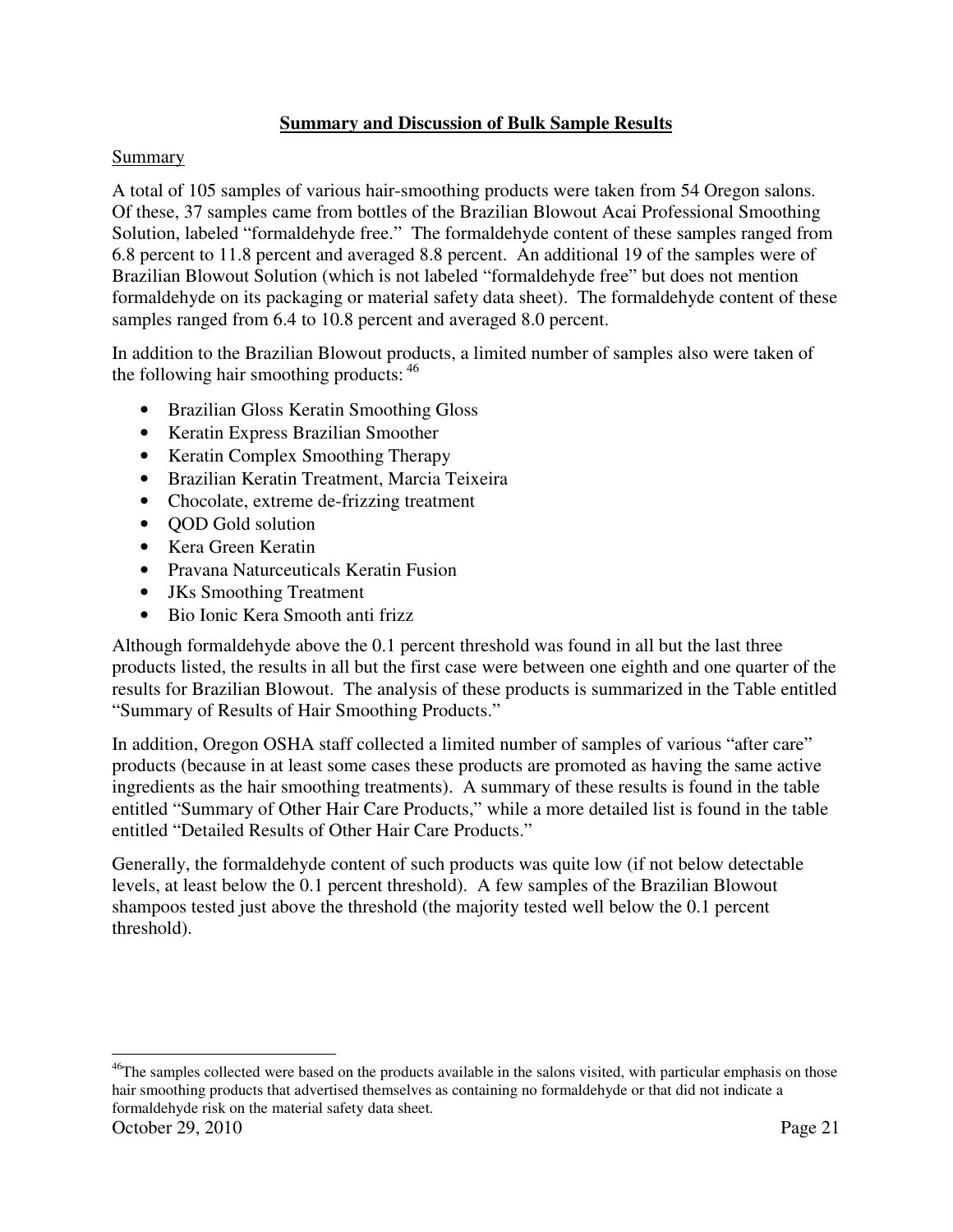| <b>Smoothing Treatment</b>                                                    | Number<br>of<br>samples | Average<br>Percent<br>Formaldehyde               | Highest<br>Percent<br>Formaldehyde | Lowest<br>Percent<br>Formaldehyde |
|-------------------------------------------------------------------------------|-------------------------|--------------------------------------------------|------------------------------------|-----------------------------------|
| <b>Brazilian Blowout Solution</b>                                             | 19                      | 8.0                                              | 10.8                               | 6.4                               |
| Brazilian Blowout Acai Professional<br>Smoothing solution "Formaldehyde Free" | 37                      | 8.8                                              | 11.8                               | 6.8                               |
| Brazilian Gloss Keratin Smoothing Gloss                                       |                         | 7.3                                              |                                    |                                   |
| Keratin Express Brazilian Smoothing<br>Treatment                              | 7                       | 1.2                                              | 1.2                                | 1.0                               |
| Keratin Complex, Smoothing Therapy                                            | 3                       | 1.9                                              | 2.3                                | 1.7                               |
| Brazilian Keratin Treatment, Marcia Teixeira                                  | 4                       | 1.6                                              | $\mathfrak{D}$                     | 1.2                               |
| Chocolate, extreme de-frizzing treatment                                      | $\overline{2}$          | 2.0                                              | 2.2                                | 1.9                               |
| QOD GOLD SOLUTION                                                             |                         | 2                                                |                                    |                                   |
| Kera Green Keratin and Protein Hair treatment                                 | 2                       | 1.5                                              | 1.6                                | 1.4                               |
| JK's Smoothing Treatment                                                      |                         | $\leq$ LOQ <sup><math>\overline{47}</math></sup> |                                    |                                   |
| Bio Ionic Kera Smooth Anti Frizz                                              | $\mathfrak{D}$          | < 0.01                                           | 0.01                               | < 0.01                            |
| Pravana Naturceuticals Keratin Fusion                                         | $\overline{2}$          | < 0.01                                           | < 0.01                             | < 0.01                            |

**Table 1: Summary of Results of Hair Smoothing Products Oregon OSHA Analytical Laboratory** 

#### **Table 2: Summary of Other Hair Products Oregon OSHA Analytical Laboratory**

| Oregon Obini Tinarytical Eaborator |           |              |              |              |  |  |
|------------------------------------|-----------|--------------|--------------|--------------|--|--|
|                                    | Number of | Average $%$  | Highest %    | Lowest $%$   |  |  |
| Product                            | Samples   | Formaldehyde | Formaldehyde | Formaldehyde |  |  |
| Coloring                           | 2         | < 0.01       |              |              |  |  |
| Shampoo                            |           | 0.05         | 0.15         | < 0.01       |  |  |
| Conditioner                        | 4         | 0.01         | 0.05         | < 0.01       |  |  |
| Serum                              |           | 0.05         | 0.06         | 0.05         |  |  |
| Other                              |           | 0.01         | 0.03         | 0.0005       |  |  |

## Discussion of Oregon OSHA Bulk Sample Results

Apart from air monitoring or any other discussion of the hazards involved, several of the analytical results make it clear that the material safety data sheet (MSDS) must address the potential exposure to formaldehyde. Solutions with a measured formaldehyde content of more than 0.1 percent must list formaldehyde as an ingredient, describe the potential hazards, and discuss appropriate control measures to address those hazards.

The general requirements addressing communication about chemical hazards can be found in CFR 1910.1200. This "hazard communication" rule requires all manufacturers, importers, and distributers to provide an MSDS that lists all ingredients that are specifically regulated by OSHA, or have a threshold limit value (TLV) established by the American Conference of

 $\overline{a}$  $47$ "LOQ" stands for "limit of quantification" and indicates that the sample's formaldehyde content was below levels at which it could be quantified.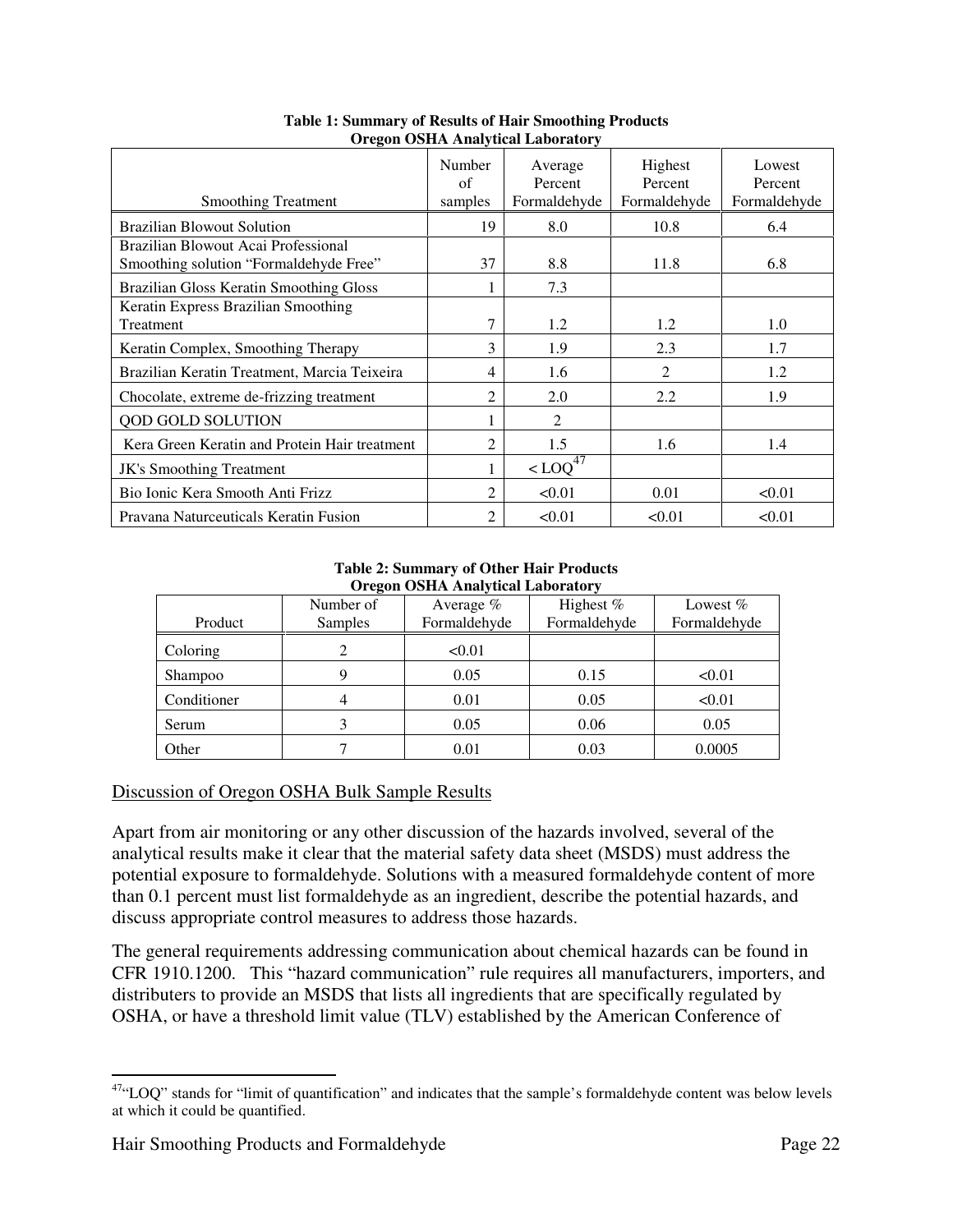| Product                                                        | Percent<br>Formaldehyde |
|----------------------------------------------------------------|-------------------------|
| Brazilian Blowout Anti-Frizz Conditioner Maintaining Product   | 0.05                    |
| Brazilian Blowout Deep Conditioning Masque Maintaining Product | < 0.01                  |
| Brazilian Blowout Acai Deep Conditioning Masque                | < 0.01                  |
| Brazilian Blowout Acai Deep Conditioning Masque                | < 0.01                  |
| Brazilian Blowout Acai Professional Anti-Residue Shampoo       | 0.05                    |
| Brazilian Blowout Shampoo                                      | 0.11                    |
| <b>Brazilian Blowout Shampoo</b>                               | 0.04                    |
| Brazilian Blowout Acai Anti-Frizz Shampoo                      | 0.01                    |
| Brazilian Blowout Anti-Frizz Shampoo                           | < 0.01                  |
| Brazilian Blowout Anti Residue Shampoo                         | < 0.01                  |
| Brazilian Blowout Acai Professional Anti-Residue Shampoo       | < 0.01                  |
| Brazilian Blowout Anti-Frizz Shampoo Maintaining Product.      | 0.11                    |
| Brazilian Blowout Anti Residue Shampoo                         | 0.15                    |
| Brazilian Blowout Acai Daily Smoothing Serum                   | 0.05                    |
| Brazilian Blowout Acai Daily Smoothing Serum                   | 0.05                    |
| Brazilian Blowout Acai Daily Smoothing Serum                   | 0.06                    |
| CHI Transformation System Bonder Phase 2 (Red)                 | < 0.01                  |
| CHI Transformation System Bonder Phase 2                       | < 0.01                  |
| CHI Transformation System Solution Phase 1 (Blue)              | 0.03                    |
| CHI Transformation System Solution Phase 1                     | 0.03                    |
| CHI Transformation System Solution 1 Phase (Green)             | 0.03                    |
| Igora Royal Coloring System, used 1:1 ratio with colorant      | < 0.01                  |
| Igora Roral Color Creme                                        | < 0.01                  |

#### **Table 3: Detailed Results of Other Hair Care Products Oregon OSHA Analytical Laboratory**

Governmental Industrial Hygienists (ACGIH) or a recommended exposure limit (REL) established by the National Institute for Occupational Safety and Health (NIOSH). In addition, the MSDS must list any chemical for which there is statistically significant evidence based on at least one study that demonstrates that it can cause acute or chronic health effects in exposed employees.<sup>48,49</sup> Such chemicals must be listed if they are found in the substance at a threshold of 1 percent for most chemicals, and 0.1 percent for known or suspected carcinogens.50

In addition to the general Hazard Communication requirement, the Formaldehyde Standard (CFR 1910.1048) applies to formaldehyde as a gas, in a liquid solution, or any material capable of

 $\overline{a}$  $^{48}$ CFR 1910.1200(d)(2).

<sup>&</sup>lt;sup>49</sup>It is this provision that makes it clear that, even if methylene glycol was a completely different substance than formaldehyde (it is not), manufacturers and distributors would still be required to address risks in relation to "methylene glycol" itself as part of the material safety data sheet. There are ample studies showing that aqueous formaldehyde results in acute and chronic health risks – and referring to the substance as methylene glycol does not affect the validity of those studies.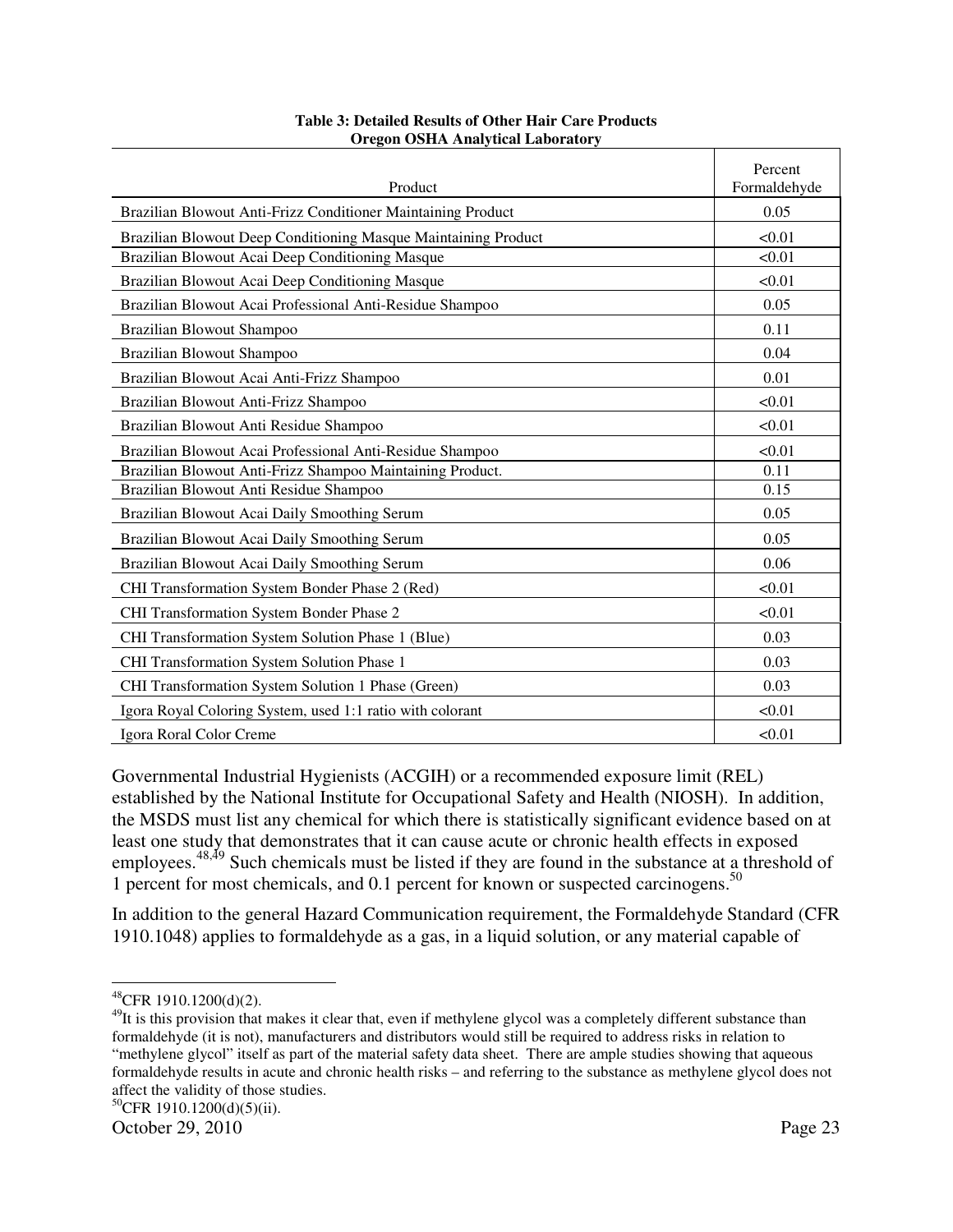releasing formaldehyde.<sup>51</sup> This standard also has specific provisions that trigger the hazard communications standard. The threshold quantity for formaldehyde is 0.1 percent. In addition to this requirement, the rule also requires that any material capable of releasing airborne formaldehyde in concentrations greater than 0.1 part per million (ppm) must be identified on the MSDS as formaldehyde.

Information that must be listed on the MSDS includes (but is not limited to):

- The permissible exposure limit (PEL) established by OSHA, the TLV, and any other recommended exposure limits identified by the manufacturer, importer, or distributer.
- All health effects, including acute, chronic, carcinogenicity, sensitization
- All precautions for safe handling and use, including protective equipment, engineering controls, and work practice controls.
- First aid and emergency procedures.

In addition to meeting these hazard communication requirements, the Formaldehyde Standard requires employers using materials above the 0.1 percent threshold to assess actual airborne exposures, as well as to meet other requirements related to personal protective equipment and emergency eyewash, depending upon the exact hazards involved.

 $\overline{a}$  $^{51}$ CFR 1910.1048(m)(1)(i).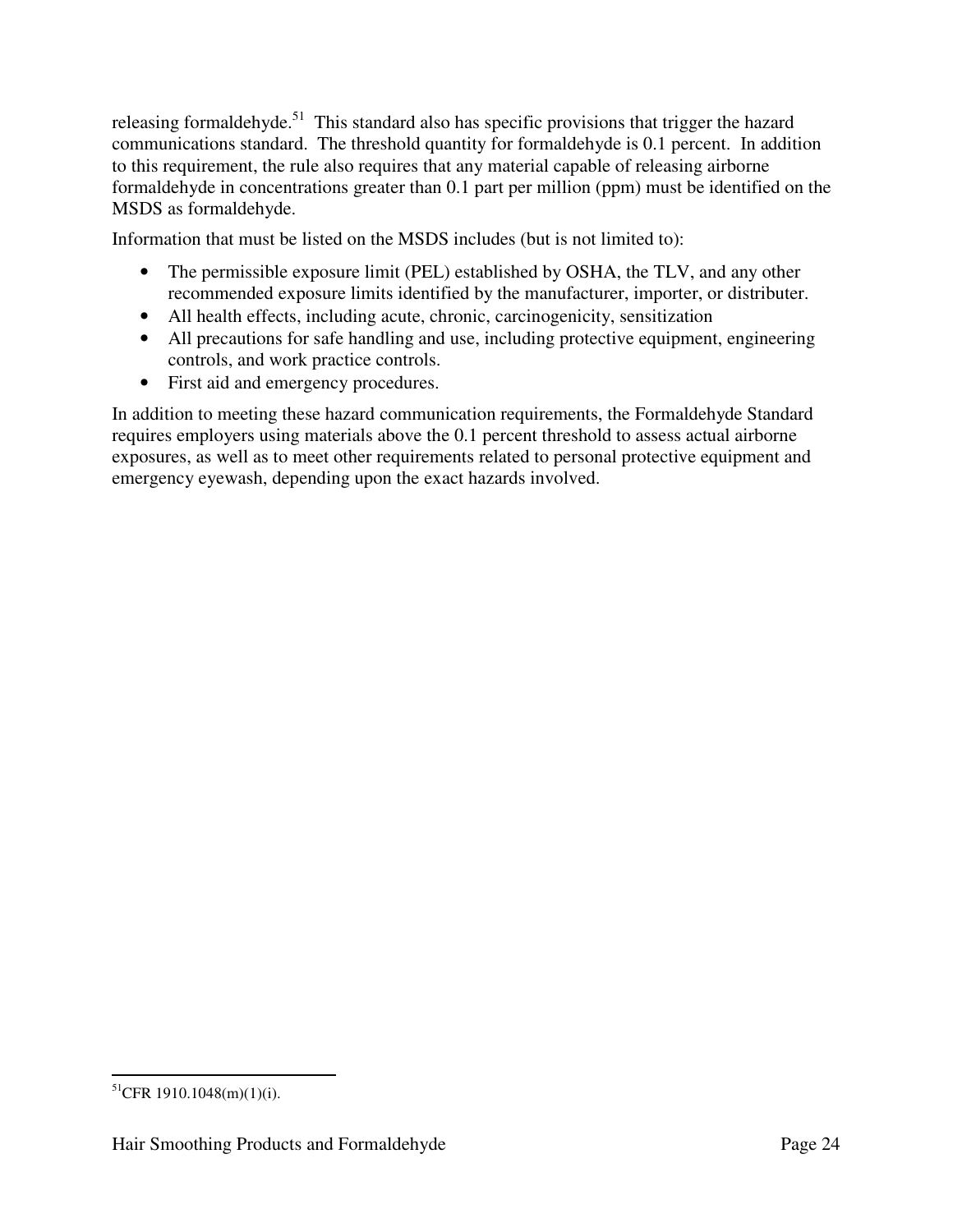## **Summary and Discussion of Oregon OSHA Air Monitoring Results**

#### Summary

Air samples were taken in seven salons during treatment with Brazilian Blowout Acai Professional Smoothing Solution (labeled "Formaldehyde Free"). In each case the stylist treated only one client. Neither that stylist nor other stylists in the same salon treated any other clients on the day of sampling. The treatment is a three-step process in which the stylist combs in the solution, blow dries the hair and then heat treats it. The stylists were sampled during this process. Samples were also taken on adjacent people or in adjacent areas in six of the salons. The exposures varied widely depending on many factors, such as ventilation, room size, and duration of treatment. The highest exposure was 1.88 parts per million (ppm) for 26 minutes while blow drying the hair. The highest 8-hour time weighted average exposure was 0.331 ppm.

Like federal OSHA, Oregon OSHA has four airborne exposure levels for formaldehyde that are relevant to these exposures. The standard's action level triggers additional requirements if the 8-hour time-weighted average (TWA) exceeds 0.50 ppm<sup>52</sup> and the permissible exposure limit (PEL) prohibits employers from exceeding an 8-hour TWA of  $0.75$  ppm formaldehyde.<sup>53</sup> The highest exposure was 66 percent of the action level and 44 percent of the PEL. However, if the same stylist had performed one more comparable two-hour procedure in the course of the same day, the time-weighted-average would likely have been approximately twice as high, putting it well over the action level and at more than 85 percent of the PEL. A third comparable procedure would have been likely to result in exposures above the PEL.

In addition, and of particular concern in relation to this sample, the standard includes a Short Term Exposure Limit (STEL) of 2 ppm.<sup>54</sup> This exposure level cannot be exceeded for any 15 min period. As noted, the highest exposure documented (for a 26-minute period) was 1.88 ppm, which is 94 percent of the STEL. Given the presence of two fans during the procedure in question, it is not difficult to imagine a scenario where the STEL might be exceeded (at least by this stylist).

The Formaldehyde Standard includes additional requirements that are invoked when employees are exposed to airborne levels above an eight-hour average of 0.1 ppm, the employer must institute an annual training program – and must provide medical surveillance to employees reporting formaldehyde signs and symptoms.<sup>55</sup>

When employees are exposed to levels exceeding the action level or the STEL, the employer also must perform periodic air monitoring and institute a medical surveillance program. When exposures exceed the PEL, the employer also must establish regulated areas and provide respiratory protection when other control measures, such as ventilation or work practices, cannot reduce the levels below the PEL.

October 29, 2010 Page 25

 $\overline{a}$  $52$ 1910.1048(b).

 $531910.1048(c)(1)$ .

 $541910.1048(c)(2)$ .

 $55$  1910.1048(l)(1)(ii). This requirement is also independently triggered by the presence of materials containing more than 0.1 percent formaldehyde.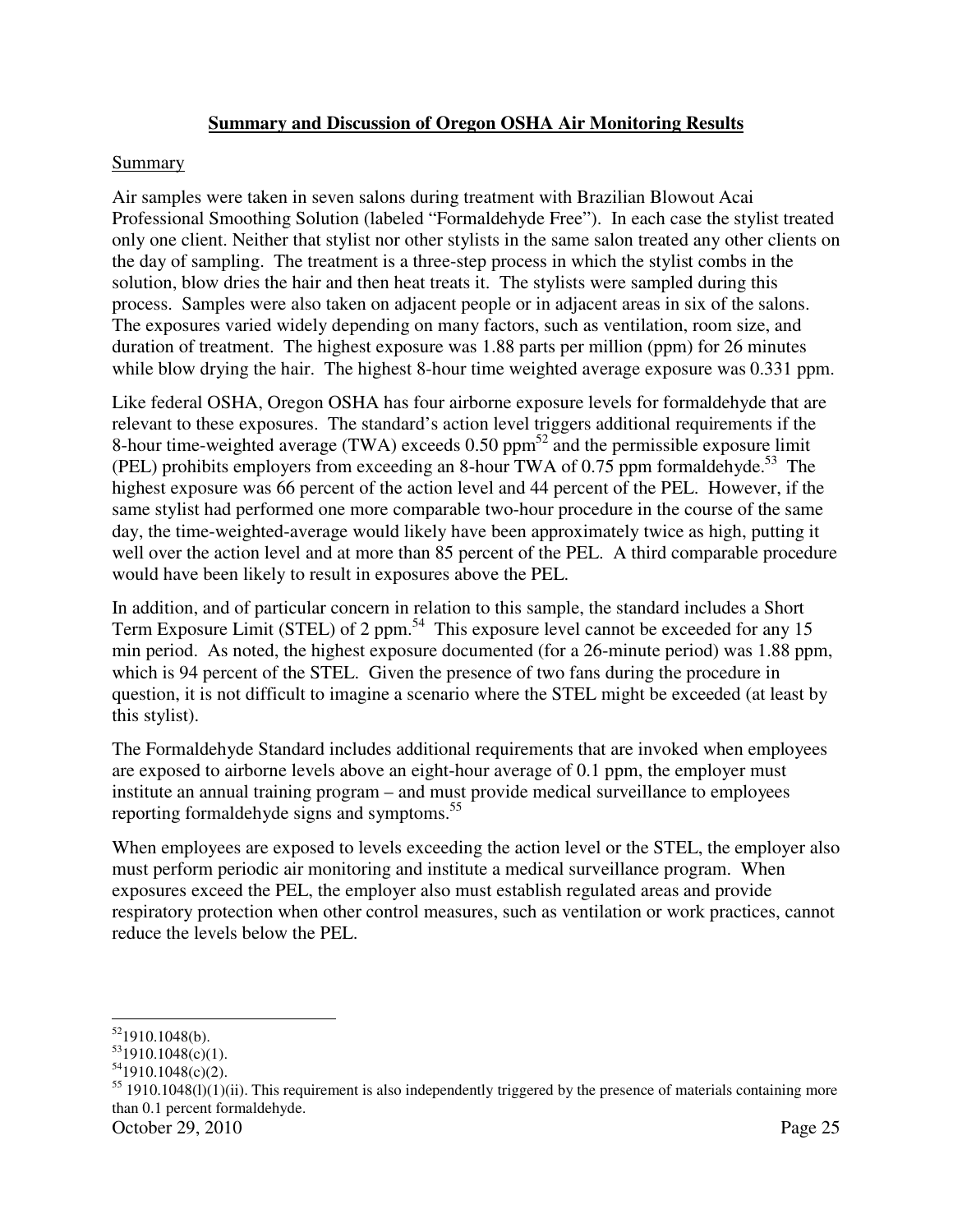There are other organizations that have recommended exposure limits. Although they do not carry the force of law (as OSHA's limits do), they reflect the considered recommendation of the workplace health community.

The American Conference of Governmental Industrial Hygienists (ACGIH) established a threshold limit value ceiling level (TLV-Ceiling) of 0.3 parts per million (PPM) in 1992. This differs from an 8-hour limit because it limits exposures to 0.3 ppm at any time. In the 2001 "Documentation of Threshold Limit Values," this value was established to minimize irritation, primarily to the eyes and upper respiratory tract. ACGIH also recognizes formaldehyde as a suspected human carcinogen, based on animal studies that resulted in cancers in nasal cavities. In 2000, ACGIH added the "sensitizer," in recognition that the TLV may not protect sensitized individuals. The most recent ACGIH recommendation maintains the previously adopted language.<sup>56</sup> The ACGIH recommendation was exceeded in most of the air monitoring conducted by Oregon OSHA.

The National Institute for Occupational Safety and Health (NIOSH), which is part of the Centers for Disease Control and Prevention, has a recommended exposure level (REL) of 0.016 ppm as an 8-hour time weighted average, as well as a 15-minute short term exposure limit of 0.1 ppm.57 NIOSH also considers formaldehyde to be a known carcinogen (which likely explains the particularly low recommended exposure levels). The NIOSH recommended limit were exceeded in all the air monitoring conducted by Oregon OSHA (the results reported by the company for stylists also exceeded the NIOSH limit, and the sample for the middle of the salon reached the NIOSH recommended limit for 8-hour exposures).

To provide some perspective, the exposure at 1.88 ppm formaldehyde ranks  $6<sup>th</sup>$  among the 600 air monitoring samples for formaldehyde Oregon OSHA has collected during the past five years. It is just slightly higher than one particular sample taken during embalming, which measured 1.87 ppm.

## Discussion of Air Sampling Scenarios

*Case 1:* The first salon was in Portland. It was a relatively small salon with roughly six stations. Each station had a chest high divider separating it from neighboring stations. The room had general dilution ventilation that was augmented with two fans. One blew across the client and the other blew toward the stylist. The stylist wore nitrile gloves. The stylist was sampled for airborne formaldehyde exposure during this process.

In this case the stylist took 34 minutes to apply the solution. The exposure was 1.26 ppm formaldehyde for this time period. The stylist took 26 minutes to blow dry the hair and 1.88 ppm formaldehyde was found for this time period. Two samples were taken during the heat treatment. The first sample was for 48 minutes. 1.35 ppm formaldehyde was found for this time period. The second sample was for 6 minutes and 0.369 ppm formaldehyde was found. The time weighed average (TWA) exposure for the 114 minutes to complete the treatment was 1.39 ppm. The 8 hour TWA, with no additional Brazilian Blowout treatments conducted in the salon, was 0.331 ppm. Two samples were taken in the reception area of the salon during this process.

 $\overline{a}$ <sup>56</sup>2010 Threshold Limit Values and Biological Exposure Indices, ISBN 978-1-607260-19-6.

<sup>57</sup>Found at http://www.cdc.gov/niosh/npg/npgd0293.html,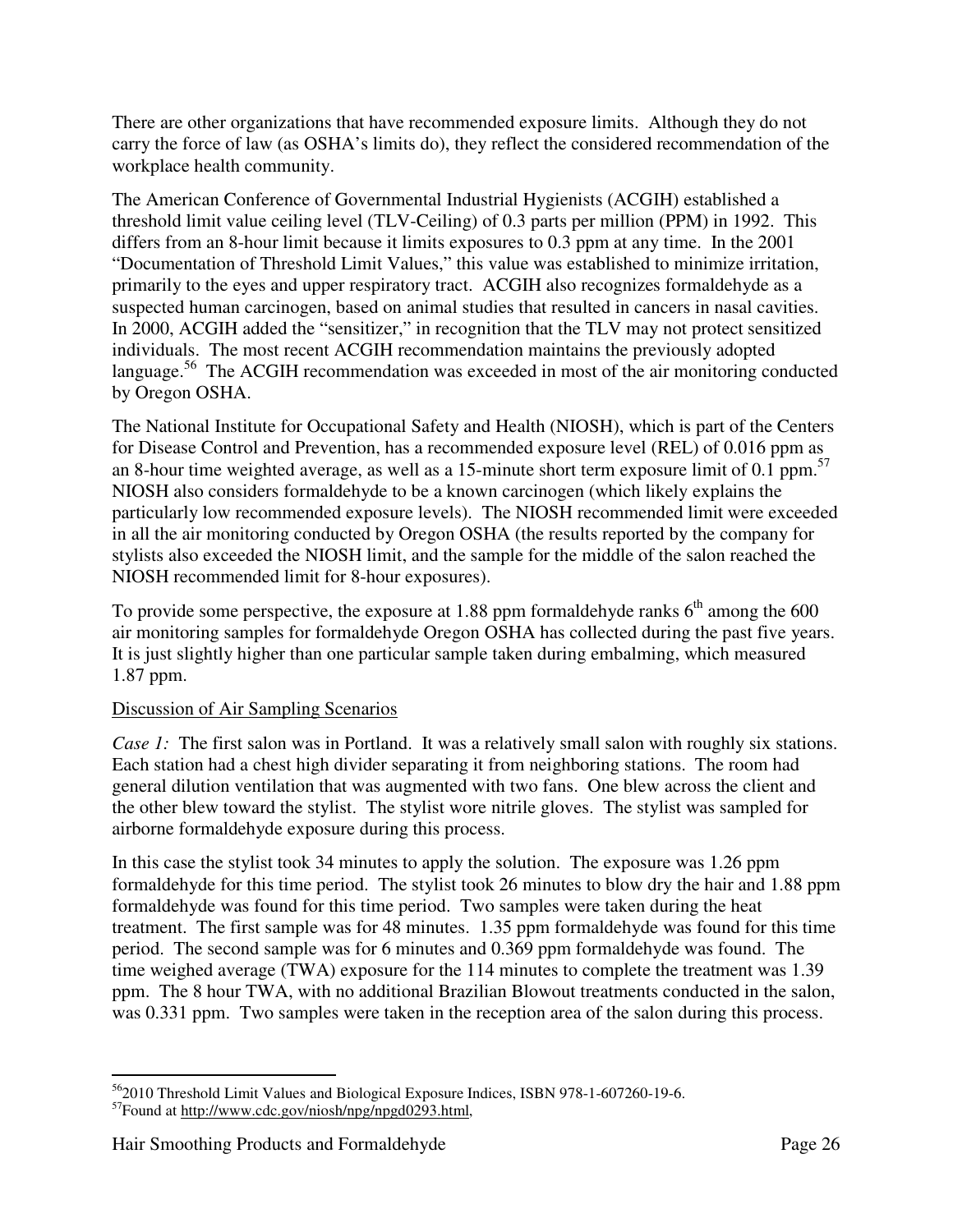The first sample was for 91 minutes and 0.319 ppm formaldehyde was found. The second sample was for 26 minutes and 0.227 ppm formaldehyde was found.

The stylist's exposure was 44 percent of the eight-hour exposure limit (PEL) and 66 percent of the action level. In this case the stylist's highest short-term exposure was 94 percent of the mandatory short-term limit and more than 6 times the ceiling limit recommended by the ACGIH. One sample in the reception area exceeded the ACGIH recommended ceiling, as did the eighthour average itself.

*Case 2:* The second salon was in a medium-sized room with about 8 stylists' stations downstairs. The building had an upstairs as well. There were no dividers between the stylist's stations and there was no general ventilation. A window and a door were left open during the procedure to increase ventilation. The stylist wore nitrile gloves.

This stylist took 13 minutes to apply the solution. The formaldehyde exposure during this time was 0.303 ppm. She took 20 minutes to dry the hair and the formaldehyde exposure was 1.45 ppm. The heat treatment took 12 minutes and the formaldehyde exposure was 0.273 ppm.

The stylist's average exposure during the treatment was 0.805 ppm and the 8 hour average was 0.075 ppm. An area sample was taken at an adjacent station and the formaldehyde was 0.2 ppm. In this case stylist's exposure was only 10 percent of the eight-hour exposure limit and 15 percent of the action level. Even with multiple treatments, she would have been unlikely to exceed either the PEL or the action level. However, the highest short-term exposure reached 73 percent of the mandatory short-term limit and was almost five times the ACGIH-recommended ceiling. The adjacent station reached 67 percent of the ACGIH-recommended ceiling.

*Case 3:* The third salon was in a very large room with a high ceiling and general dilution ventilation. A window was left open to increase ventilation. The client had shoulder length hair. The stylist wore nitrile gloves.

The stylist took 23 minutes to apply the solution. The formaldehyde exposure was 0.206 ppm. She took 13 minutes to blow dry the hair and the exposure was 0.472 ppm. She took 25 minutes to heat treat the hair. The formaldehyde exposure was 0.181 ppm. She did a second blow dry for 15 minutes and the exposure was 0.084 ppm. A 188-minute sample was taken upstairs. It had a concentration of 0.048 ppm formaldehyde. A sample taken for 24 minutes after the treatment was 0.045 ppm formaldehyde. A 15-minute sample taken after that had formaldehyde less than the limit of quantification.

The stylist's average exposure during the treatment was 0.219 and the 8 hour average was 0.035 ppm, 7 percent of the action level and less than 5 percent of the 8-hour permissible exposure limit. Even with multiple treatments, she would have been unlikely to exceed the PEL or the action level. Her highest short-term exposure was 24 percent of the mandatory short-term exposure level and 50 percent higher than the ACGIH-recommended ceiling.

*Case 4:* A fourth salon had 8 stylists in a large room with some partitions between stations. There were several adjacent rooms and the front and back doors were left open for ventilation. The stylist wore latex gloves (latex gloves are not recommended for use with formaldehyde). The client had shoulder-length hair.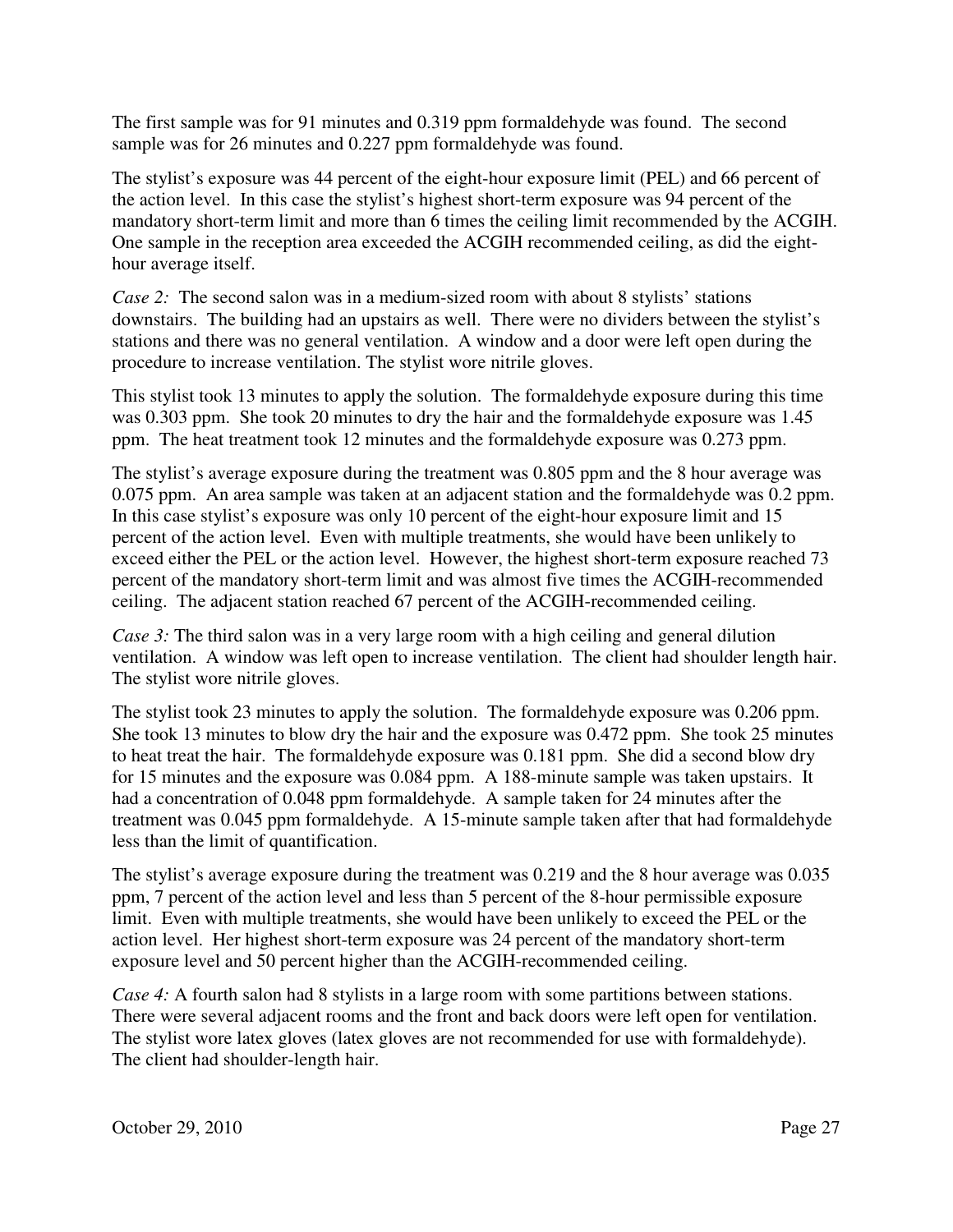The samples in this case were not identified by task. The first sample took 19 minutes and the formaldehyde exposure was 0.442 ppm. The second sample was for 47 minutes and the exposure was 0.34 ppm. The stylist's average exposure during the procedure was 0.369 ppm and her eight-hour average was 0.051 ppm. Two samples were taken on an adjacent stylist. Her first sample was for 16 minutes and formaldehyde was less than the limit of quantification. The second sample was for 57 minute and the exposure was 0.121 ppm. A person away from the treatment process was also sampled. Her exposures were 0.045 ppm formaldehyde for the first 41 minutes and 0.112 ppm for the next 57 minutes.

Once again, the stylist's exposures were 10 percent of the action level and less than seven percent of the 8-hour limit, making it unlikely that even multiple treatments would result in exposures above either the action level or the PEL. The stylist's highest short-term exposure was 22 percent of mandatory short-term limit 50 percent greater than the ACGIH-recommended ceiling.

*Case 5:* The fifth salon was in an unusually large room with ceilings higher than 20 feet. The room had general ventilation. The stylist wore nitrile gloves.

The samples were not separated by task. The first sample took 17 minutes and the formaldehyde exposure was 0.108 ppm. The second sample was for 15 minutes and the exposure was 0.074 ppm. The stylist's average exposure during the treatment was 0.092 ppm and the 8 hour average was 0.006 ppm. This stylist was well under the action level, as well as the mandatory eight-hour and short term limits. In contrast to the other procedures sampled, her exposure was also below the ACGIH-recommended level, coming in at 36 percent of the recommended ceiling.

*Case 6:* The sixth salon was in a room with two large ceiling fans on ceiling of different heights. There were six stations and the stylist sampled was in the area with the highest ceilings. The doors were left open during the treatment process. The stylist had a fan that blew across the clinent and wore nitrile gloves.

Breathing zone samples were placed on the stylist during the process. The samples were changed every 15 minutes. Samples were also placed on a chair between stylist stations, behind the stylist, in the reception area, and near the trash receptacle. The highest 15-minute exposure for the stylist was 0.176 ppm while blow drying and ironing the hair. Her average exposure during the procedure was 0.059 ppm and the 8-hour average was 0.006 ppm. The area sample on the chair had a peak exposure of 0.295 ppm, an average during the 45-minute treatment period of 0.144 ppm, and an 8 hour average of 0.014 ppm. The area behind the stylist had a peak exposure of 0.206 ppm with a an average during the treatment of 0.116 ppm and an 8 hour average of 0.011 ppm. All the samples in the reception area were less than the limit of quantification of 0.2 ug per sample. The area at the trash receptacle had a peak exposure of 0.227 ppm with an average during the treatment of 0125 ppm and an 8 hour average of 0.012 ppm.

The stylist's exposure was well below the Oregon OSHA PEL of 0.75 ppm and about 9 percent of the short-term limit, making it unlikely that either limit would be exceeded even if multiple treatments had been conducted during a single day. It was about 60 percent of the ACGIHrecommended level. The areas around the stylist had higher concentrations of formaldehyde during the course of the treatment than those to which the stylist was exposed.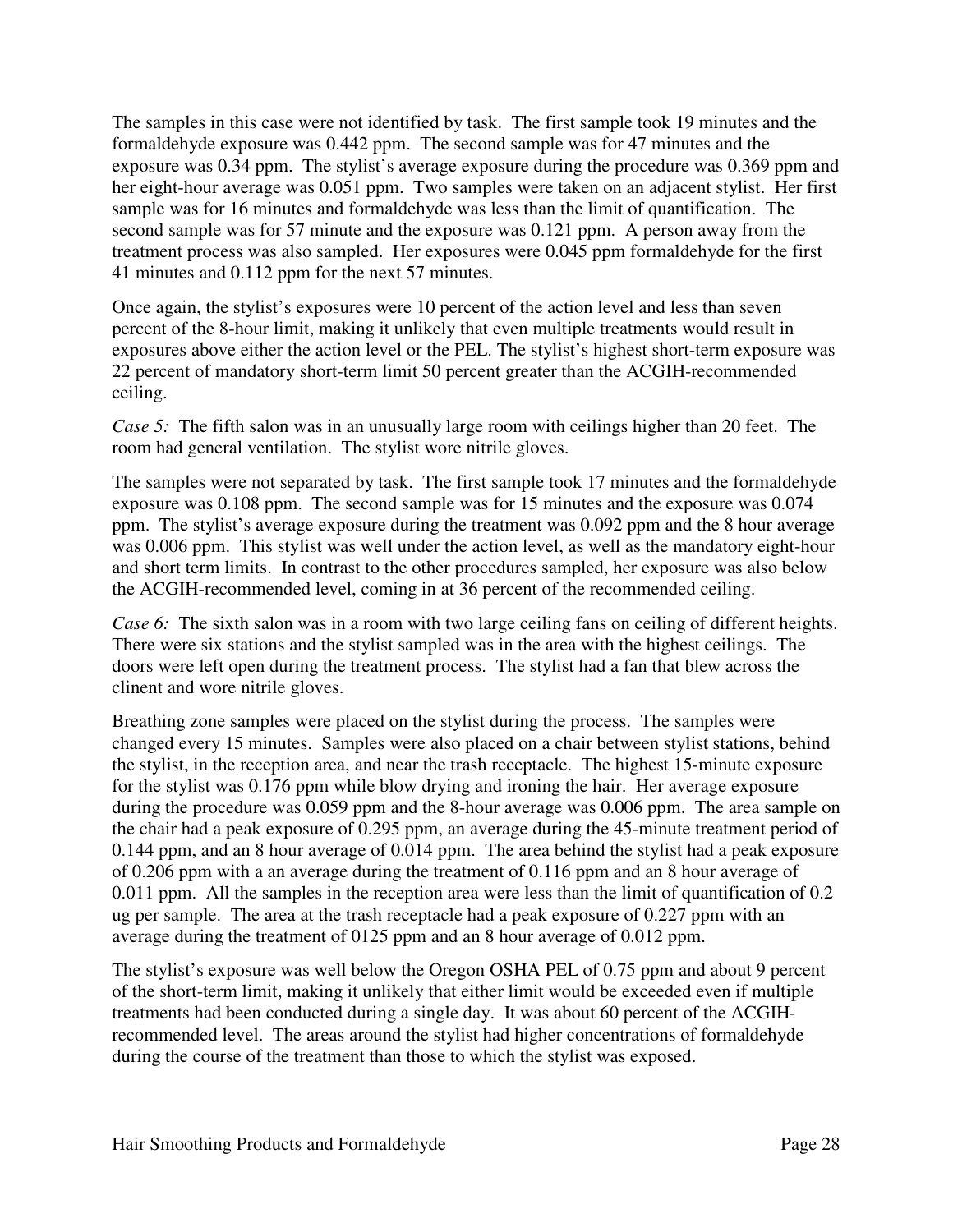*Case 7:* The seventh salon had four stations with a false ceiling. No doors or window were left open and the stylist did not use any fans during the treatment. She did not wear gloves. Breathing zone samples were placed on the stylist during the process, which took 94 minutes. The samples were changed every 15 minutes. Samples were also placed to the right of the stylist, near the stylist's sink and to the left of the stylist. The stylist's peak exposure was 0.471 ppm, while applying the solution. Her average exposure during the procedure was 0.255 ppm and the 8 hour average was 0.050 ppm. The results did not exceed the 8-hour limit and it is unlikely that multiple treatments would have done so. The stylist's highest short-term exposure was about 24 percent of the mandatory short-term limit, although both her highest and second highest 15-minute exposures exceeded the ACGIH recommended ceiling of 0.3 ppm..

The area to the right of the stylist had a peak concentration of 0.157 ppm, with an average of 0.066 ppm and a 8-hour average of 0.013 ppm. The area near the sink had a peak concentration of 0.183 ppm. The area to the left of the stylist had a peak concentration of 0.160 ppm, an average of 0.062 ppm and an 8 hour average of 0.12 ppm.

#### Discussion of Oregon OSHA Results Compared to Brazilian Blowout's Reported Results

The company released air monitoring results on October 15, 2010, taken from two stylists performing two treatments each in a single salon. The only results reported were for the eighthour average exposure, which came to 0.064 ppm for one stylist and 0.073 ppm for the other. The middle of the salon also was tested, providing an eight-hour average of  $0.016$ <sup>58</sup>

In general, these results – although less detailed – are not inconsistent with Oregon OSHA's air monitoring results, which included both results that were higher and results that were lower than those reported by the company.

This exposure level is below both the action limit and the permissible exposure level.<sup>59</sup> Given Oregon OSHA's own results, however, both CROET and Oregon OSHA would be interested in the short-term exposure levels included in the company's sampling. It seems likely that the product used was relatively small and that ventilation, in keeping with the company's recommendations, was good. Assuming that the procedures took no more than two hours each (likely to be an overestimate), the average exposure during the procedure would be roughly half that reported for the eight-hour average.

If the procedures averaged no more than 75 minutes each (not an unreasonable assumption, given the time frames reported during the Oregon OSHA sampling), then the two stylists probably averaged more than 0.2 ppm during the procedure itself.

 $\overline{a}$ 

<sup>&</sup>lt;sup>58</sup>Found at <u>http://www.brazilianblowout.com/pdf/october15.pdf</u>.<br><sup>59</sup> As the standard notes, formaldehyde can cause signs and symptoms at much lower levels than the specified exposure limits, which is why the standard triggers a number of requirements at an 8-hour time-weighted average of 0.1 ppm. The action level and permissible exposure limits (PELs) can perhaps better be described as "danger" levels – they are regulatory levels of significant, and exceeding the PEL is a serious violation of the standard. While staying below the action level may mean that an employer is in compliance (assuming the air monitoring, medical surveillance, personal protective equipment, and hazard communication requirements of the standard also are met), it does not mean that formaldehyde levels are "safe."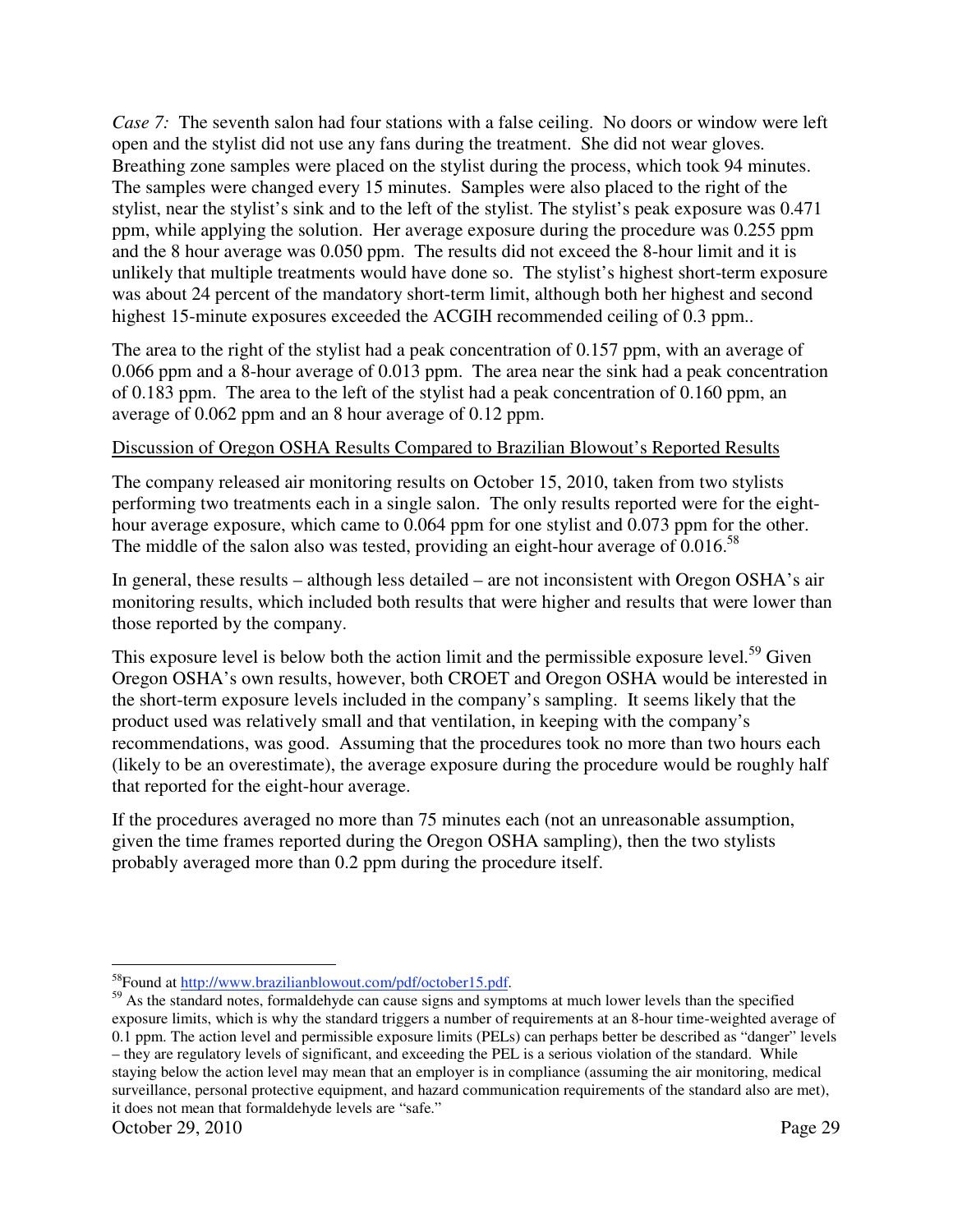Again, using Oregon OSHA's results for reference, it appears unlikely that the mandatory shortterm levels were exceeded. However – given the level of variation observed during the Oregon OSHA air monitoring – it is quite possible that a 0.2 ppm average exposure over the course of a 75-minute treatment also would involve a short-term exposure in excess of the ACGIHrecommended ceiling of 0.3 ppm.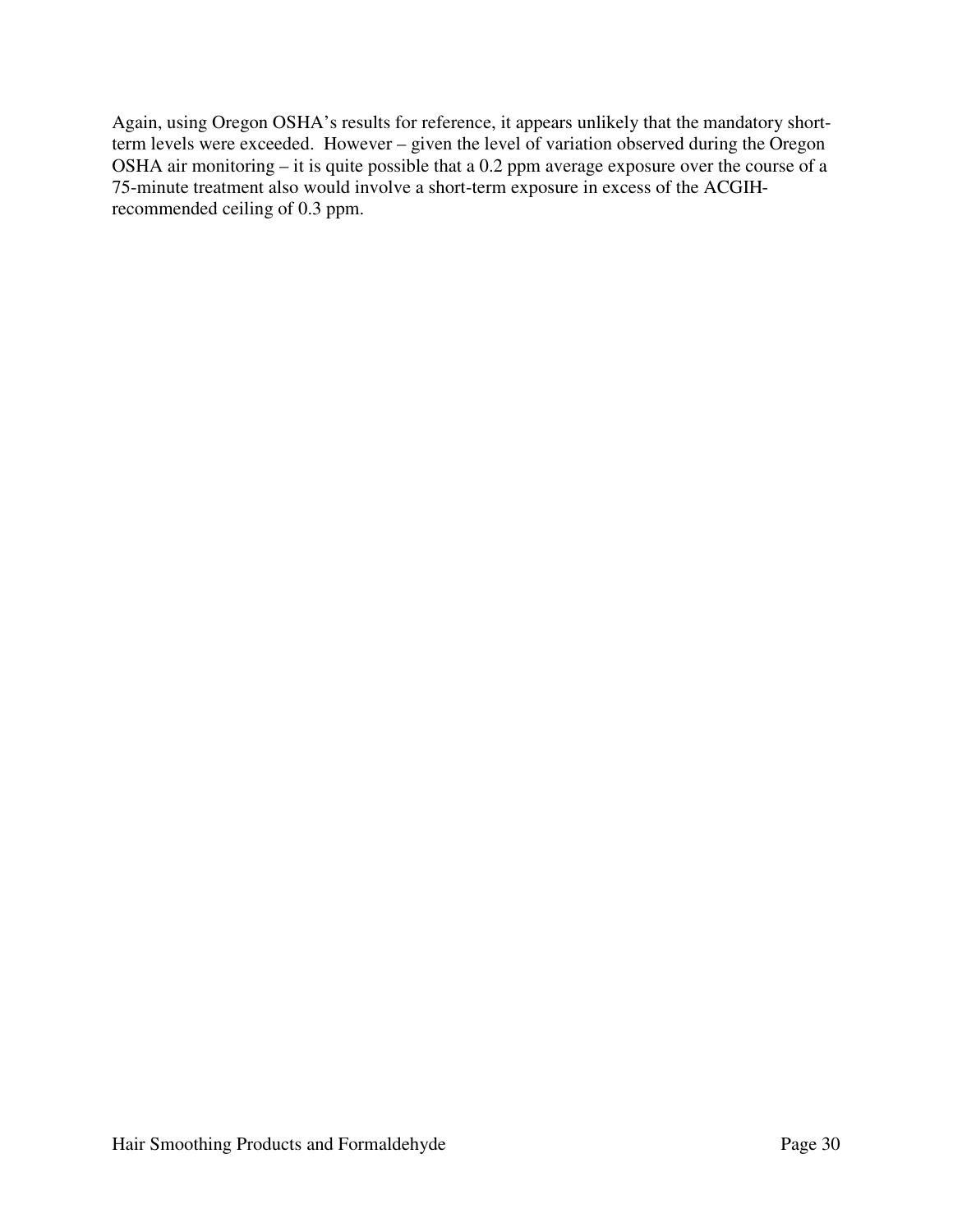## Discussion of the Potential Use of Air Monitoring Results by Other Salons

The Formaldehyde Standard requires each employer who is using formaldehyde or formaldehyde-containing products to "monitor employees to determine their exposure to formaldehyde."60 However, it provides for an exception for those employers who document "using objective data, that the presence of formaldehyde or formaldehyde-releasing products in the workplace cannot result in airborne concentrations of formaldehyde" above the action level or the short-term exposure limit "under foreseeable conditions of use."61

In applying this exception, it is important to recognize its limited nature. For example, one set of results provided by the manufacturer – even if they show no possibility for exposures above the action level and the short-term exposure limit – would not allow all employers using a particular formaldehyde-containing product to disregard the requirement to engage in testing. The variations in Oregon OSHA's own testing simply confirm the need for employers using these products to comply with the standard by obtaining air monitoring in relation to their own needs and situations. Even within a workplace, the employer must take into account variation between employees, looking either at "worst case" scenarios or at a random selection if worst-case scenarios cannot be identified.

The standard includes employee-specific air monitoring requirements precisely because such variations are the norm, rather than the exception. For hair stylists applying hair smoothing products that contain or can release formaldehyde, variables include the amount of product used, the length of time for each task, multiple applications of the product, the configuration of the station used by the stylist, the room volume of the salon, the type of ventilation, if any, and how the air in the salon moves. Variations also may result by particular application methods used by a particular stylist. One or two sample results below an established limit do not automatically guarantee that the product cannot result in exposures above those limits. They demonstrate only the exposure levels to those hair stylists at the time the air monitoring occurred.

CROET and Oregon OSHA note that ventilation is an important workplace control when respiratory hazards are confronted. 62 But in assessing the potential risks of a product, it is the worst-case scenario that must evaluated. If a manufacturer wishes to provide meaningful assistance to employers using its product, it will need to consider likely misuse or the potential to fail to follow instructions. In the case of a hair smoothing product, that means that the manufacturer would need to evaluate the product with little or no ventilation. It also means the manufacturer would need to consider the potential for overuse of the product and evaluate what effect that would have on exposure. It may be tempting to discard the highest Oregon OSHA results as atypical. They may indeed be atypical, but they are not unrealistic. And no employer using a similar product can assume that its results would be different without assessing the risk based on actual exposures in its own worst-case scenarios.

 $\overline{a}$  $^{60}$ CFR 1910.1048(d)(1)(i).

 $^{61}$ CFR 1910.1048(d)(1)(ii).

October 29, 2010 Page 31  $62$ In discussing the importance of ventilation and the likelihood that stylists will adhere to their training regarding proper ventilation, it is worth noting the absence in the material safety data sheet of any reference to ventilation or to airborne hazards. When combined with the absence of any warnings regarding formaldehyde and the positive statement that no hazardous chemicals are present (and in some cases a label stating the product is formaldehyde free), as well as the emphasis on the use of "natural" ingredients and the absence of any "harsh chemicals," one would expect to find at least some stylists using the product in the absence of the necessary ventilation.